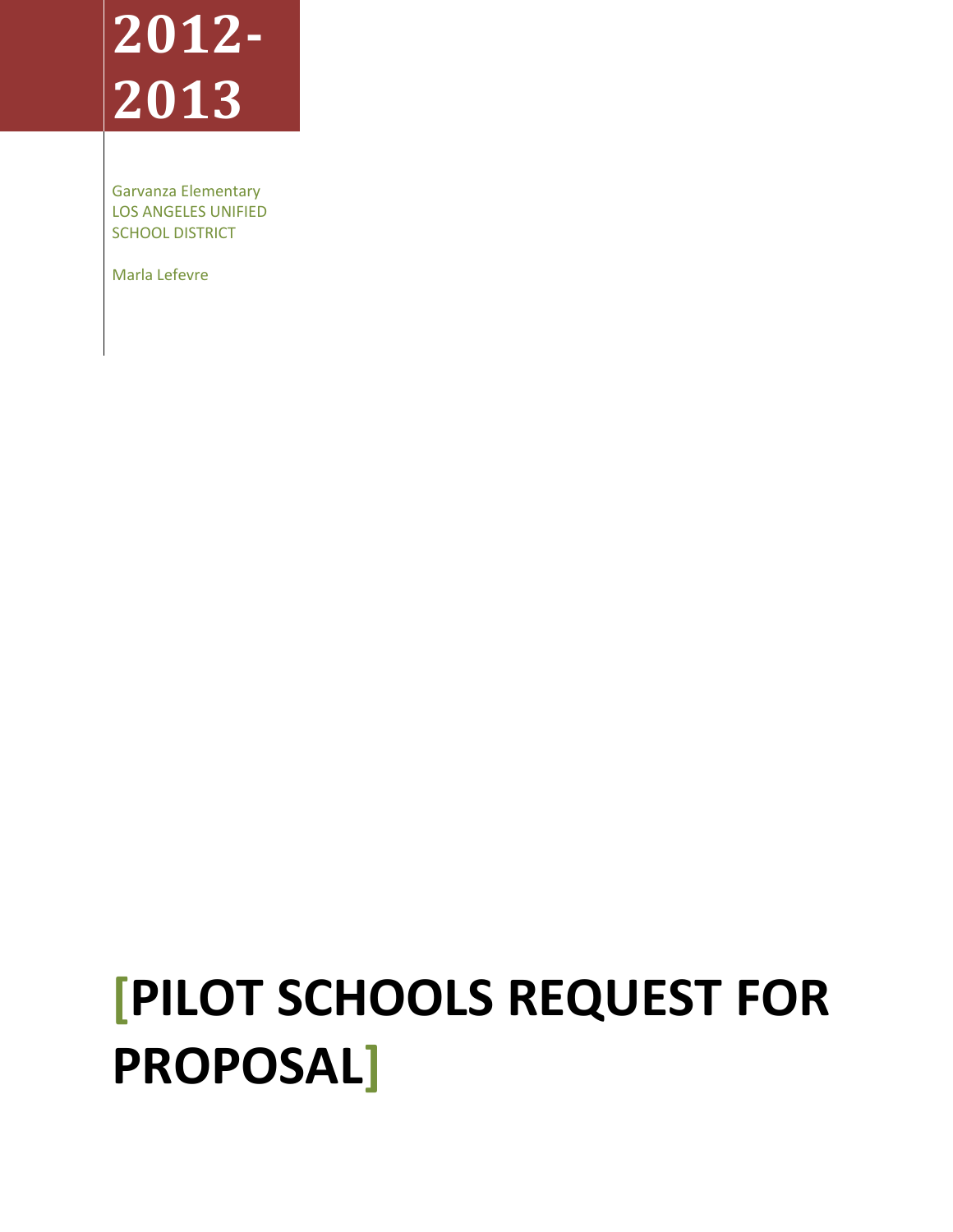# **GARVANZA ELEMENTARY SCHOOL PILOT SCHOOL PROPOSAL**

# **Table of Contents**

| В.             |                                    |  |  |
|----------------|------------------------------------|--|--|
| $\mathbf{C}$ . |                                    |  |  |
| D.             |                                    |  |  |
| E.             | <b>Pilot School Transformation</b> |  |  |
|                |                                    |  |  |
|                |                                    |  |  |
|                |                                    |  |  |
|                |                                    |  |  |
|                |                                    |  |  |
|                |                                    |  |  |
|                |                                    |  |  |
|                |                                    |  |  |
| F.             |                                    |  |  |
| G.             |                                    |  |  |
| Н.             | <b>Required Attachments</b>        |  |  |
|                |                                    |  |  |
|                |                                    |  |  |
|                |                                    |  |  |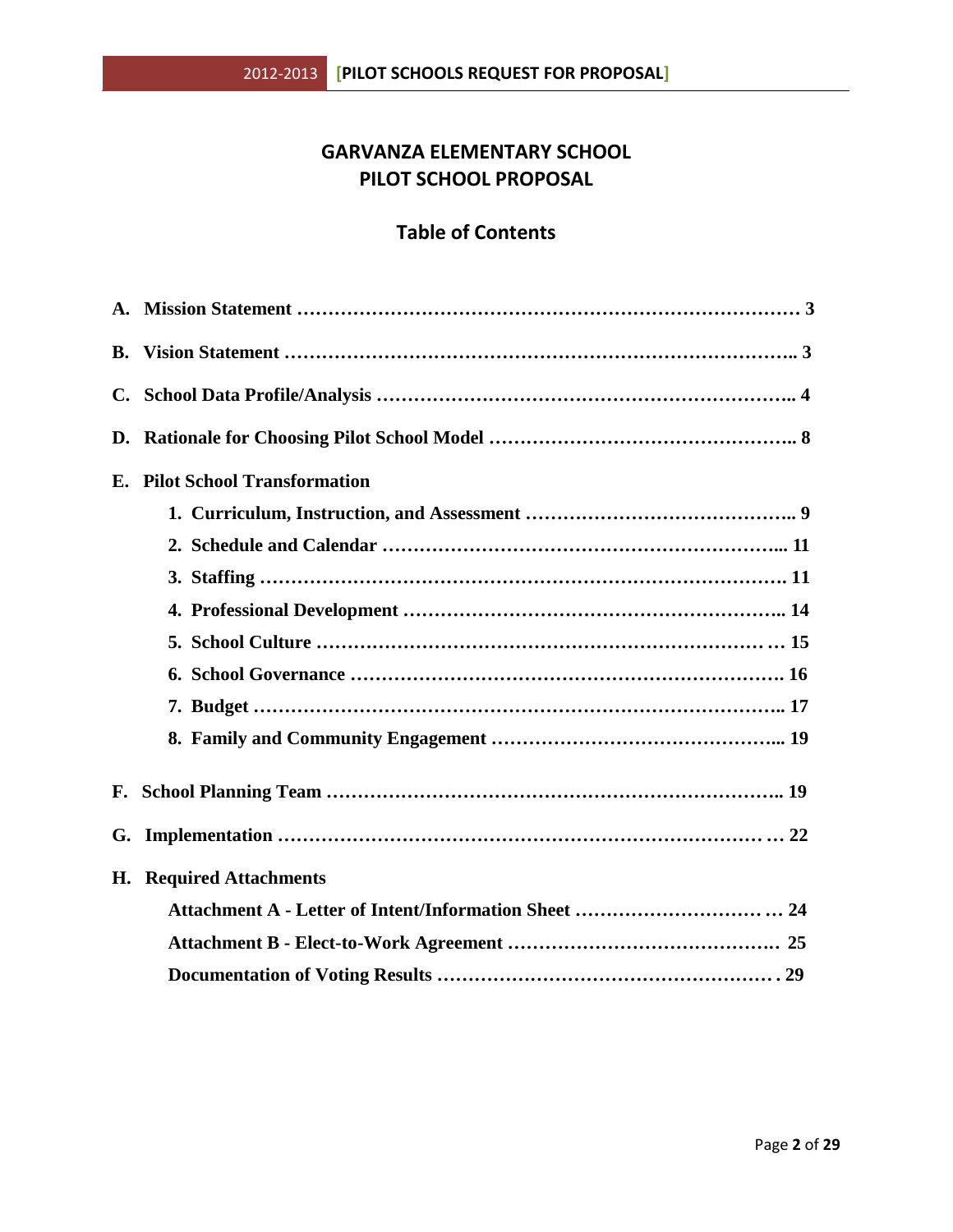#### **A. MISSION STATEMENT**

The mission of the Garvanza School Community is to effectively educate all students by providing a strong academic, ethical and artistic foundation in a safe, collaborative environment so that each will contribute to and benefit from our diverse society.

## **B. VISION STATEMENT**

In service of this mission, Garvanza began the process of transforming from one of the lowest performing elementary schools in the Los Angeles Unified School District into a high performing school that has been recognized as both a Title I Achieving School and a California Distinguished School. Our API score rose from 496 to 834 over the course of 13 years.

At the core of this sustained effort is our shared vision and a commitment to fulfillment of a school-wide Strategic Plan. At the inception of this plan, stakeholders formulated a set of beliefs which frame the work we must do to accomplish our mission. These beliefs focus on achievement, accountability, creativity, teamwork, diversity, and lifelong learning. Specifically:

- $\triangleright$  We have a vision that all stakeholders will meet high expectations of achievement by creating a productive, stimulating, and safe environment.
- $\triangleright$  We are accountable for providing and achieving a quality education program with measurable results.
- $\triangleright$  We believe that fostering creativity instills the motivation essential to develop each stakeholder's potential.
- $\triangleright$  We believe in the spirit of fairness, mutual respect, and cooperation as we work together for the benefit of the community.
- $\triangleright$  Respect for diversity is accomplished by creating a safe, accepting environment where differences are continually addressed, respected, and valued.
- $\triangleright$  We also believe that lifelong learning is accomplished by all stakeholders modeling the characteristics of risk-taking, persistence, and a passion for knowledge.

This vision is evident in the work of our Action Teams. Each team focuses on one of the six beliefs. Teams set three-year goals that serve as benchmarks for improvement. Analysis of multiple sources of data and research into innovative instructional strategies and materials leads to the development of strategies that will be implemented in service of the goals. The implementation of these year-long strategies requires the commitment of all teachers to meet or exceed the standards outlined in the California Standards for the Teaching Profession, as well as LAUSD's Teaching and Learning Framework. This commitment includes high expectations for engaging and supporting all students in learning, creating and maintaining effective environments for learning, and understanding and organizing subject matter in a way that optimizes student learning. Inherent in this commitment is the responsibility to plan instruction, assess student learning, and develop as a professional educator in a collaborative manner. Administrators and classified staff are held to the same rigorous expectations.

Another critical aspect of the organizational transformation embodied in the strategic planning process, is that it is, by definition, responsive to changing environmental conditions. While our vision is strong and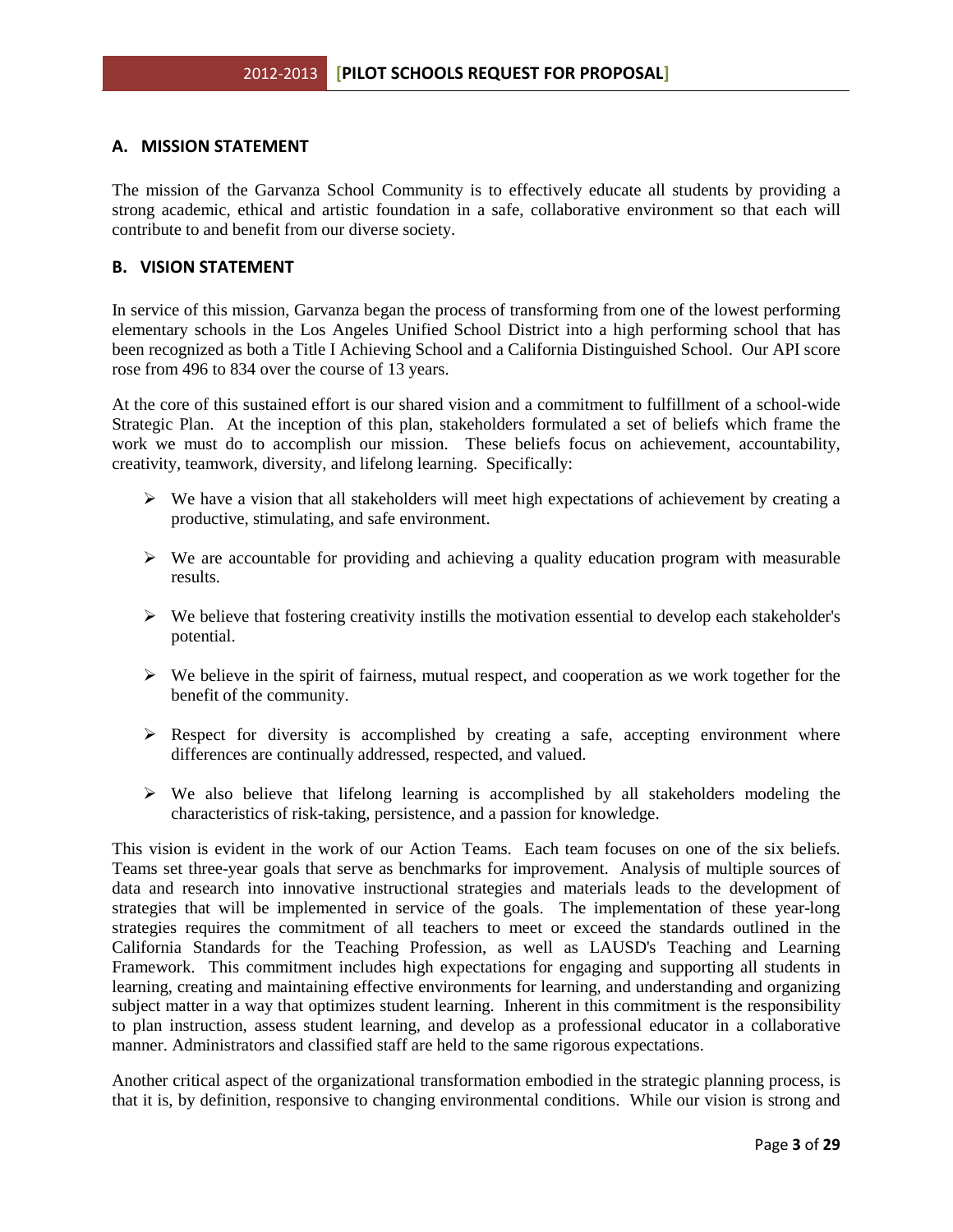enduring, the goals and strategies put into place are tied directly to the needs of the staff, parents, and students at the time of implementation. Evaluation of progress, with restructuring of programs and allocation of resources, as appropriate, allows the community to work towards continuous improvement. If data demonstrates that a strategy is working and continues to work, it becomes institutionalized, making room for teams to concentrate on new strategies.

The ability to be responsive personalizes the process and provides our students and their families the maximum benefit of our efforts to make our vision translate into meaningful results. From the time students join our community in prekindergarten to the point of matriculation to middle school, they are immersed in an environment reflective of our beliefs. Expectations for achievement in meeting the gradelevel content and English Language Development standards are clear and equitable and students are expected to demonstrate proficient progress in meeting these standards by the time they matriculate. Further, Garvanza's students are expected to have developed the personal characteristics embodied in our vision. They will be prepared to continue to explore and express their creativity, understand the value of teamwork and know how to work collaboratively, respect and capitalize on the diversity in our society, and have the desire and skills to be lifelong learners. These characteristics will give them the resiliency they need to make good choices at this critical time in their lives when the decisions they make will determine their future.

# **C. SCHOOL DATA PROFILE/ANALYSIS**

#### *1.* OUR STUDENTS

Garvanza Elementary School is located in the Highland Park community of Los Angeles. There are 492 students enrolled for the 2012-13 year. 90% of our students are Hispanic, 6% are Asian or Filipino, 3% are Black and 1% is White. Ethnicity data has been relatively consistent over the past five years, with a slight increase in the number of Black students. The majority of students, approximately 90%, qualify for Free or Reduced Priced Meals. In 2011-12, 31% of students were categorized as English Learners. This is a significant drop from 2008-09, when 47% were ELs. Students identified as Gifted and Talented make up 5% of the population. Actual attendance rates over the past five years have been between 97 and 98% and transiency has ranged from 12 to 19%. Students matriculate to Burbank Middle School and then move on to Franklin High School.

# OUR FAMILIES

Garvanza families live in the surrounding neighborhood, which is populated with both homes and apartment buildings. According to Northeast LAPD, the school is located at the intersection of three rival gang territories. The most recent School Experience Survey (2012) shows that parents and students are overwhelmingly positive about the school. 93% of parents feel welcome at Garvanza and 94% feel their child is safe on school grounds, compared to only 67% who feel safe in the neighborhood outside school. 83% agree that there are opportunities for parent involvement at school, and this is evidenced in the consistent number of volunteers we have from year-to-year. While only 20% report volunteering often at school, approximately 130 families volunteer, participate in a field trip, and /or donate money or supplies at some point during the school year. Parent conference participation is 99%. Most parents (84%) report that they are comfortable visiting Garvanza's Parent Center and only 9% of parents surveyed had never had an opportunity to visit the Parent Center. At home, parents report that 73% have computers with internet access and 95% review their child's schoolwork. However, only 64% report taking their child to educational places in the community and 40% say that they discuss their child's schoolwork with the teacher on a regular basis.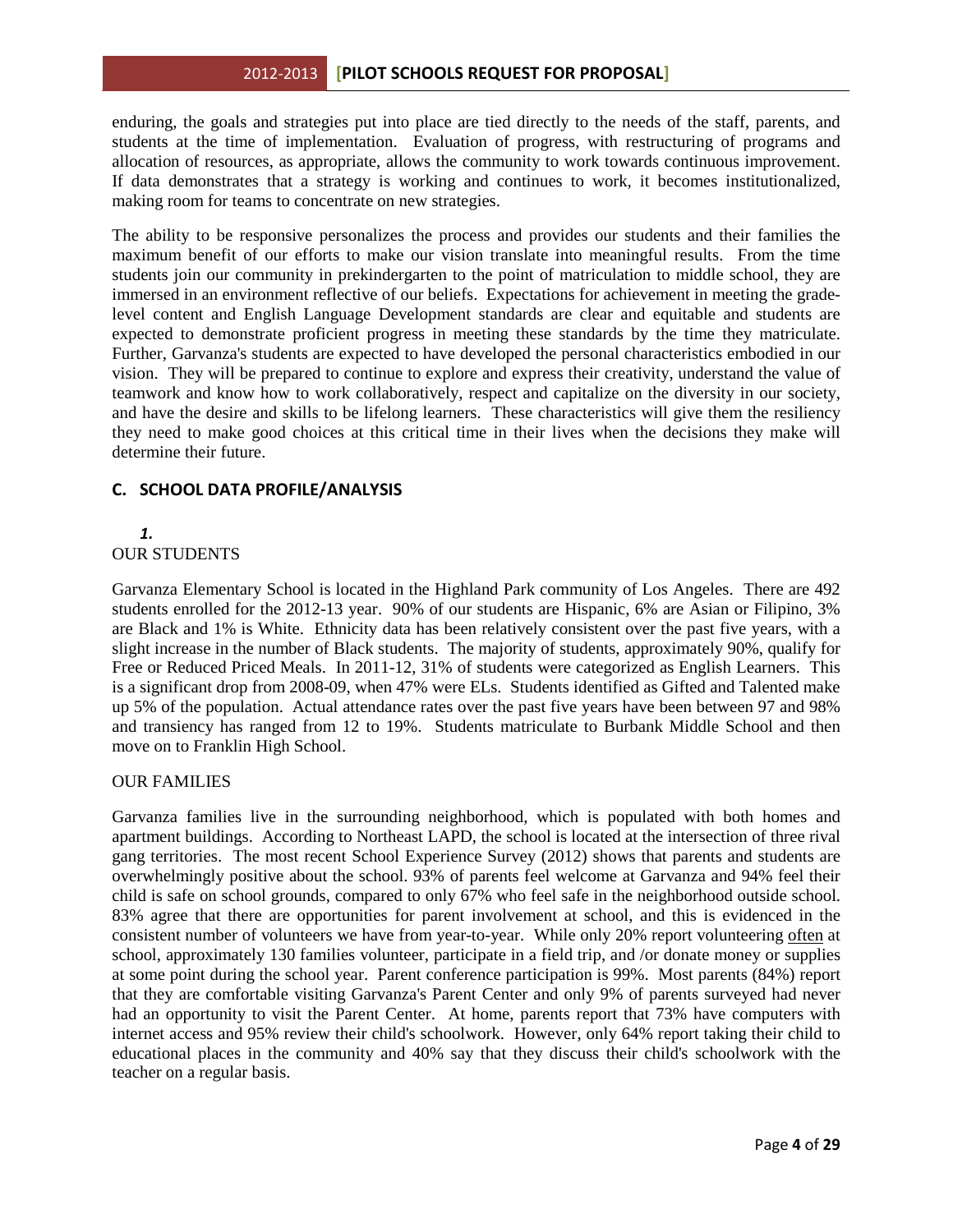#### OUR STAFF

The teaching staff at Garvanza includes 17 register-carrying teachers in Kindergarten through 6th grade, three Special Education teachers, and one SRLDP teacher. A full-time Intervention Coordinator and halftime Categorical Program Advisor serve as support staff, along with nine paraprofessionals. Two teachers have National Board Certification and 94% are considered highly qualified as defined by NCLB. Eight are bilingual in English and Spanish. The teaching staff has been stable over the past five years, with the exception of 2010-11, when three teachers were placed at the school. Two were teachers whose only experience was teaching at the middle school level, and one teacher was transferred from another elementary school for administrative reasons. That year, a new principal was also placed at Garvanza. The staff attendance rate in 2011-12 was 96.4%. Results of the School Experience Survey (2011) show that 90% of teachers feel that overall support, commitment, and collaboration at school is strong, with 100% noting that the school is clear about our standards for student learning and 87% stating that they work with other teachers to improve their instruction. Teachers were also generally positive about how resources are allocated at the school, with 100% noting that they have sufficient autonomy to implement an instructional program that meets the needs of their students. On the other hand, only 47% agreed that they have the technology necessary to do their job well.

#### OUR PERFORMANCE

A sustained, positive trend in achievement data shows that the Garvanza community has worked hard to earn its recognition as a Title 1 Achieving and California Distinguished School. According to the California Department of Education, Academic Performance Index data gives Garvanza a school ranking of 6 out of 10 and Garvanza is in the 10th decile when compared to schools with similar demographics. Our 2011-12 State API is 834, with a growth of five points over the previous year. Overall, as shown in the graph below, the API has grown at a relatively steady rate over the past several years, with few exceptions.



Anecdotal observations made by teachers regarding their perception of the factors that contributed to this positive trajectory in CST data attribute a strong culture of accountability, effective grade level and school-wide collaboration, and clear expectations for learning and behavior modeled by teachers and reinforced by administrators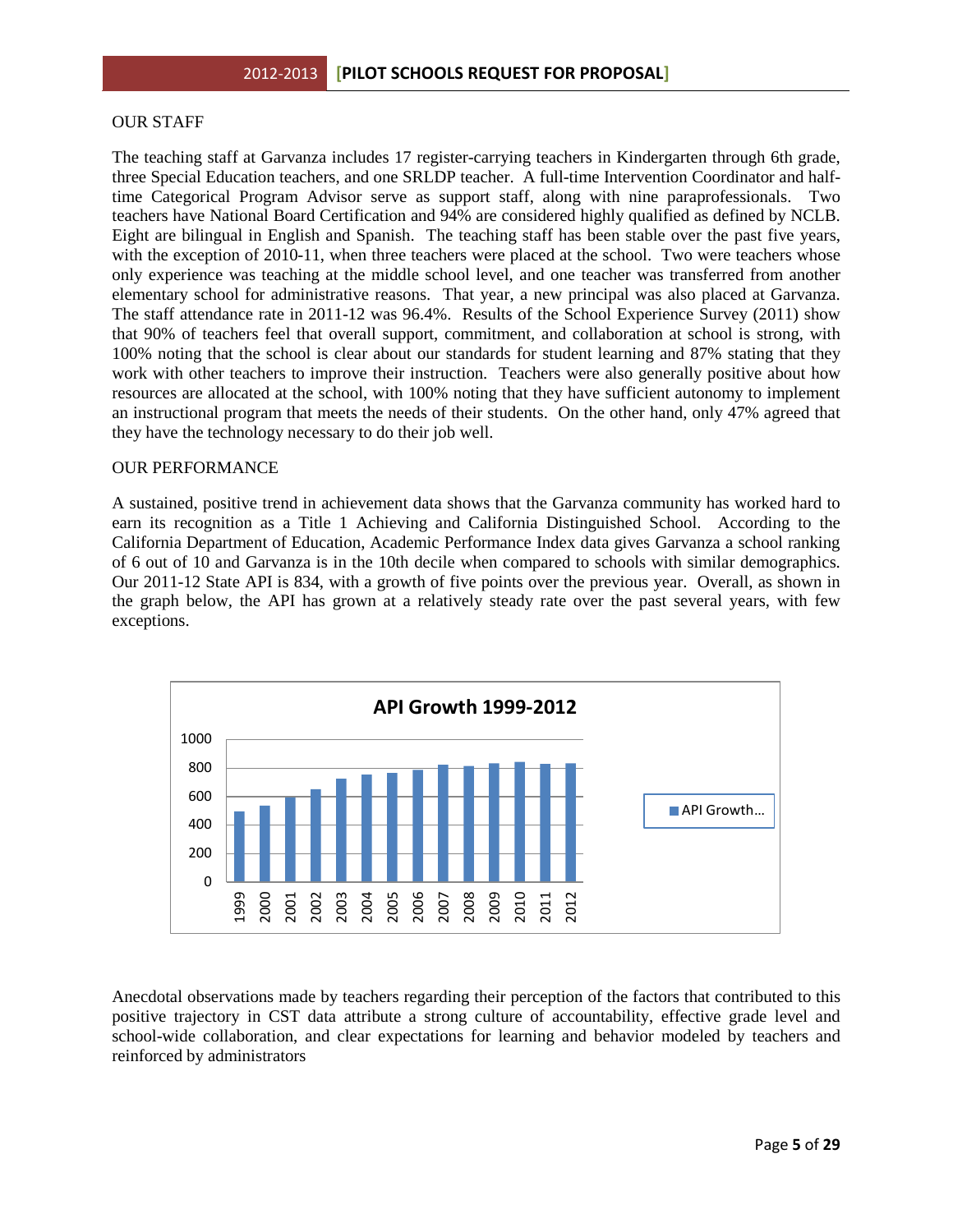In 2010-11, however, we experienced a drop of 14 points, which alarmed the entire school community. That year, all significant subgroups, except for Students with Disabilities (SWD), showed a decline in the percentage of students at proficient and advanced in both ELA and Math. This reflected negatively in our ability to meet AMAO 3 on our English Learner Accountabilities. In 2010-11, we also experienced the lowest reclassification rate in four years.

In 2011-12, Garvanza met 10 out of the 17 Adequate Yearly Progress (AYP) criteria established by the Federal government and was designated a Program Improvement Year 1 school. Significant subgroups that failed to meet targets in both English-Language Arts and Math were our Hispanic or Latino, Socioeconomically Disadvantaged, and English Learner groups. For the purpose of AYP calculations, SWD is not a significant subgroup at Garvanza.

The greatest gap between the school-wide percent at or above proficient and a particular subgroup is for our English Learner group. In English-Language Arts, 60% of all students assessed were proficient or advanced, while only 39% of English Learners scored at that level. We observed a similar, although much smaller, gap in Math, with 66% school-wide and only 56% of English Learners meeting proficiency. A clear trend is apparent when tracking the percent of change in ELA data over the past five years (see graph below). For all students, there has been a 7.5% change at proficient/advanced. English Learners, over the same period of time, demonstrated a similar growth rate of 7.4%. In Mathematics, English Learners have outpaced growth overall, with a 0.8 change over five years compared to -2.3% for all students. So, while growth rates across the population are consistent, we have been unsuccessful in closing the achievement gap for our English Learners.



The achievement gap that exists between the overall school population and the English Learner subgroup warrants a closer examination of the achievement levels of our English Learner population on the CST and CELDT. A more detailed analysis may reveal the implications of this data for instruction and professional development needs at Garvanza.

Using CST sub score comparisons of the 2011-12 ELA exam, for example, the average percent correct for Second Grade students for reading comprehension is 69.6%. English Learners, on average, had 66.3% correct, which shows an achievement gap of -3.3% for this group. For Third Grade, however, the gap in reading comprehension grows to -11.7%. By Sixth Grade, students identified as EL have an average of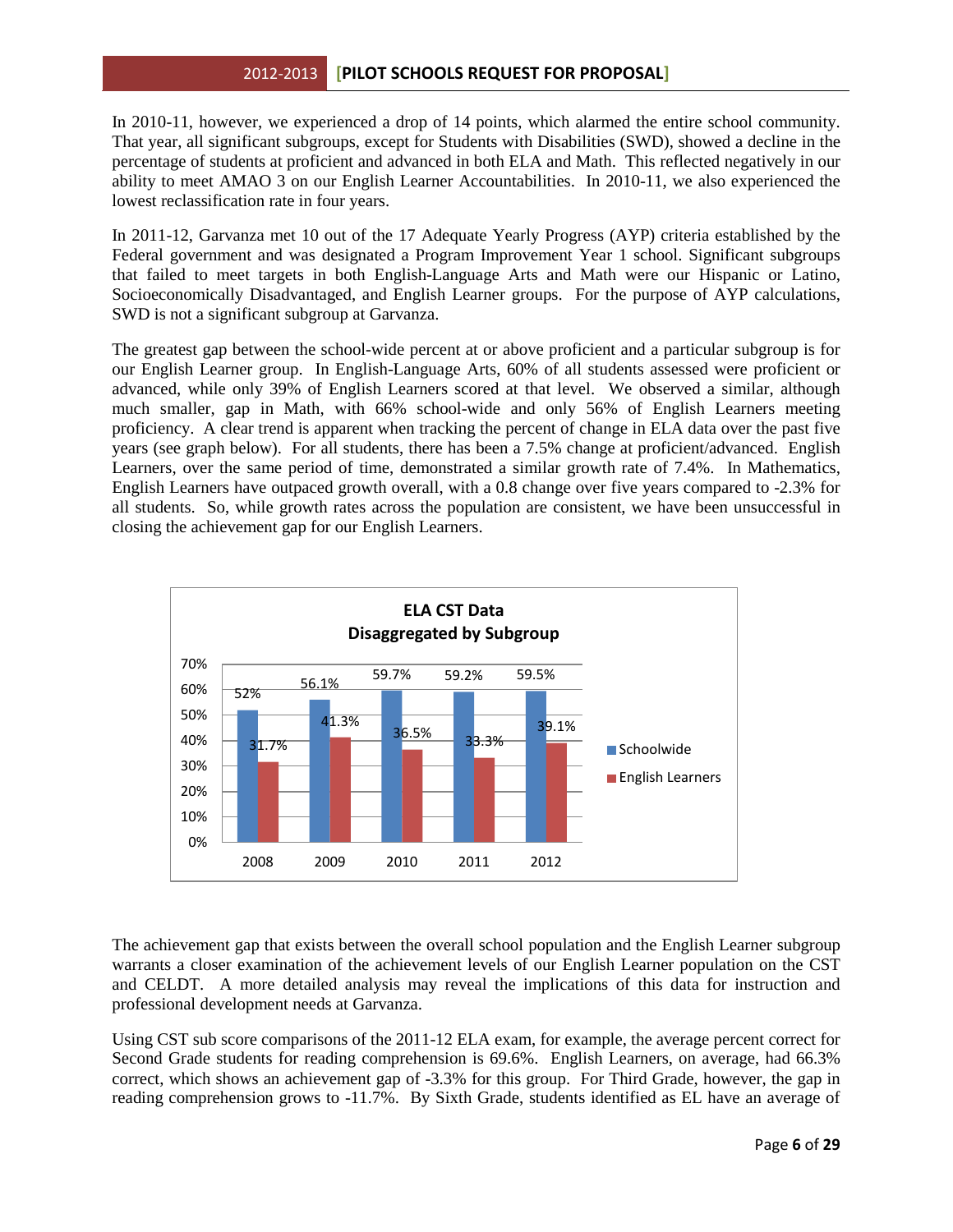37.7% correct in reading comprehension, 15.2% lower than the overall grade level average. Other subtest data shows a similar trend: Second Grade students identified as English Learners score relatively close to the school's average, but the gap widens starting in Third Grade.

The following table illustrates CELDT growth targets by prior year levels for the 2011-12 year:

| <b>Prior Yr CELDT Level</b>                          | <b>Percent Meeting Growth</b><br><b>Target</b> |
|------------------------------------------------------|------------------------------------------------|
| <b>BEGINNING</b>                                     | 81.80%                                         |
| <b>EARLY INTERMEDIATE</b>                            | 71.40%                                         |
| <b>INTERMEDIATE</b>                                  | 55.70%                                         |
| EARLY ADV/ADVANCED: NOT ENGLISH<br><b>PROFICIENT</b> | 53.30%                                         |
| EARLY ADV/ADVANCED: ENGLISH<br><b>PROFICIENT</b>     | 79.20%                                         |
| <b>Total</b>                                         | 65.40%                                         |

Previous years' data demonstrates a similar trend. Clearly, the percent of students at the Intermediate and Early Advanced/Advanced levels experience much more difficulty meeting growth targets. Closer analysis of CELDT subtests for students at the Intermediate level who fail to meet the growth target reveals that the area of greatest concern is reading, followed by writing. On the 2011-12 annual CELDT examination, 27 of 61 students with a prior year CELDT level of Intermediate did not meet the growth target. Of these, 24 students remained at the Intermediate level, and three dropped to Early Intermediate. 100% scored below the growth target in reading, 70% in writing, 48% in listening, and 37% in speaking.

Observations made by teachers regarding the possible root cause behind this trend highlight that there has been a lack of focus on using CELDT data to inform instruction of English Learners. Attention needs to be paid to identifying the specific language and/or content skills required for students to perform at each language proficiency level, with targeted efforts to provide instruction and remediation for students at the Intermediate level.

# *2.*

The data profile outlined above is a reflection of who we are as a community. Guided by the beliefs represented in the Strategic Plan, we have instituted structures and processes that encourage the community to strive for higher levels of achievement year after year. There is pride in our efforts to continue to grow in terms of achievement, and also in instilling in all stakeholders the character traits of creativity, a desire to be life-long learners, to have respect for diversity and teamwork, and for a sense of accountability to ourselves and each other, so that when our students matriculate to middle school they will have the academic skills necessary to access more advanced curriculum, the problem-solving skills necessary to make good decisions, and the resiliency to respond to the multiple challenges they will face.

Through examination of both the positive and negative trends in our data, and reflection on possible root causes for these trends, we have identified five priority areas that must be addressed in order to meet the commitment we make in our mission statement: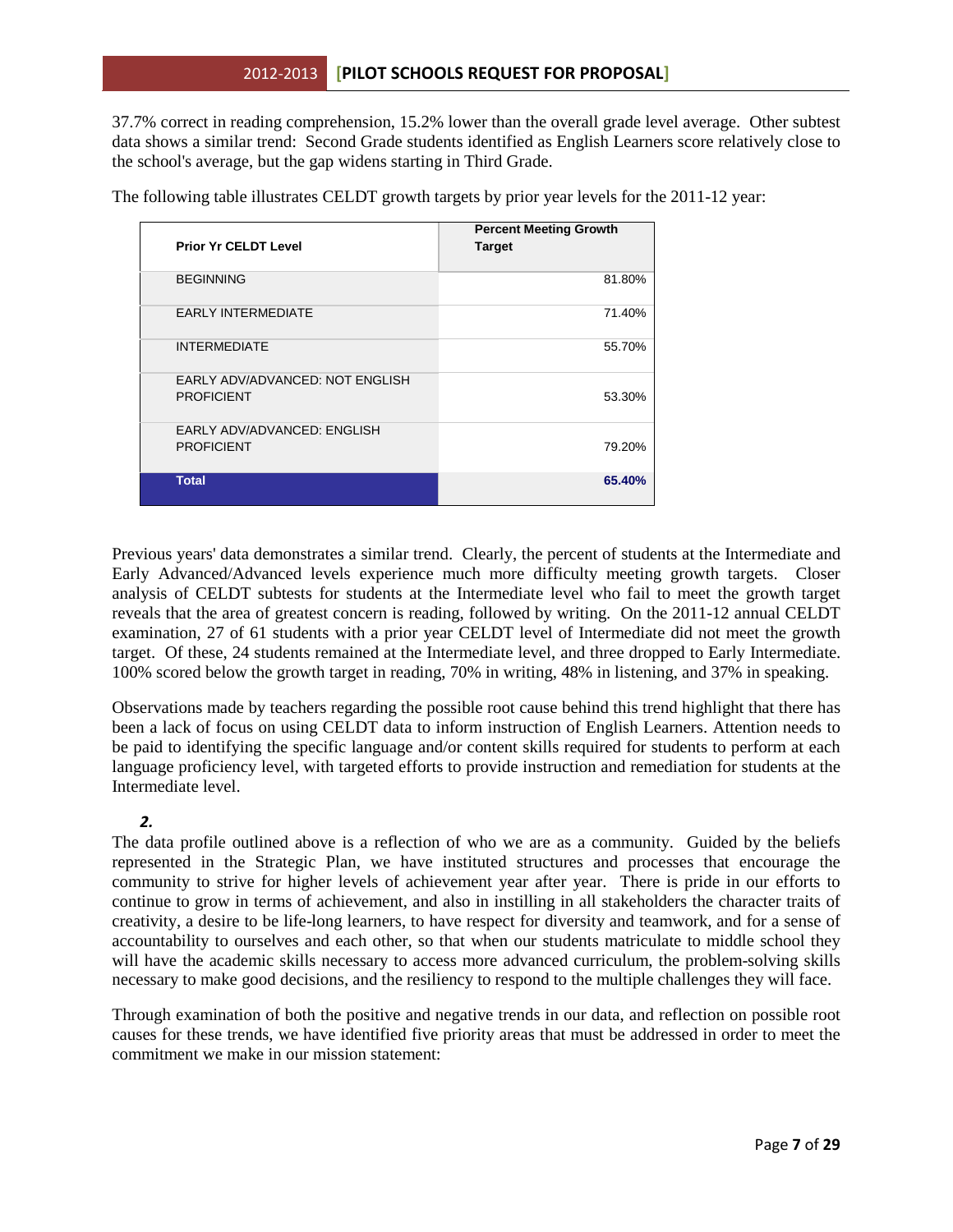1) Staffing - Administrators and teachers set the standard for high expectations for themselves and the community. All employees at Garvanza must share in and act on the beliefs outlined in our Strategic Plan.

2) Meaningful Collaboration - Administrators, teachers, other staff, parents, students, and community partners all play a role in improving student achievement. Through collaboration, we can strengthen relationships, provide support to each other, and reinforce consistent expectations and shared responsibility for student learning.

3) Closing the Achievement Gap for English Learners - A sustained focus on identifying and addressing the underlying causes for this achievement gap will lead to improvements in instruction for all students.

4) Instructional Methods - Implementation of instructional methods that accommodate the learning needs of diverse learners will allow for improved access to content and mastery of concepts. These methods will include the use of technology as a means for presentation, student expression of learning, and motivation.

5) Strategic Plan Renewal - The strategic planning process is framed on a three-year cycle, which culminated at the end of the 2011-12 school year. Renewal of the plan will involve all stakeholders and use the Pilot School Plan to inform the selection of goals and strategies.

# **D. RATIONALE FOR CHOOSING PILOT SCHOOL MODEL**

Over the course of the 2010-11 and 2011-12 school years, the certificated and classified staff and a number of parents at Garvanza grew increasingly concerned about the trajectory of growth in academic performance, a decline in motivation on the part of both staff and students, an increase in behavior problems on campus, and connected to decreased funding in general, worries that the school's budget was not being managed judiciously. We noticed a lack of leadership and oversight of the strategic planning process and ineffective supervision of students and classroom instruction. Teachers new to the staff who needed assistance in developing better management and instructional skills were making little progress in meeting the community's high expectations for professionalism, planning and preparation of instruction, and commitment to ensuring that students were held responsible for their learning and behavior. Parents of students in their classrooms sought help from the principal and District 4 administrators and expressed frustration that their children did not have access to a quality school experience.

With the implementation of the Local School Stabilization and Empowerment Initiative (LSSEI) providing schools the ability to have maximum control over resources in exchange for increased accountability, it was clear to the teaching staff that their proven track record in raising student achievement, their commitment to the strategic planning process, and their willingness to continue to explore innovative strategies for engaging students in the learning process would make Garvanza an ideal candidate for converting to one of the reform models.

After researching the reform initiatives available, holding a faculty meeting at which a District 4 representative provided an overview of these initiatives, conducting two UTLA meetings on the topic, and crystallizing the most critical changes that would help our school community get back on track as quickly as possible, it was clear that the Pilot School model provides the autonomy necessary to address the specific challenges we have faced in recent years. Key to selection of this model is the ability to establish and require commitment to job responsibilities and working conditions outlined in an elect-to-work agreement that all teachers must sign each year. Maximum flexibility is provided by having the authority to implement important exemptions from certain provisions in the LAUSD - UTLA contract, except for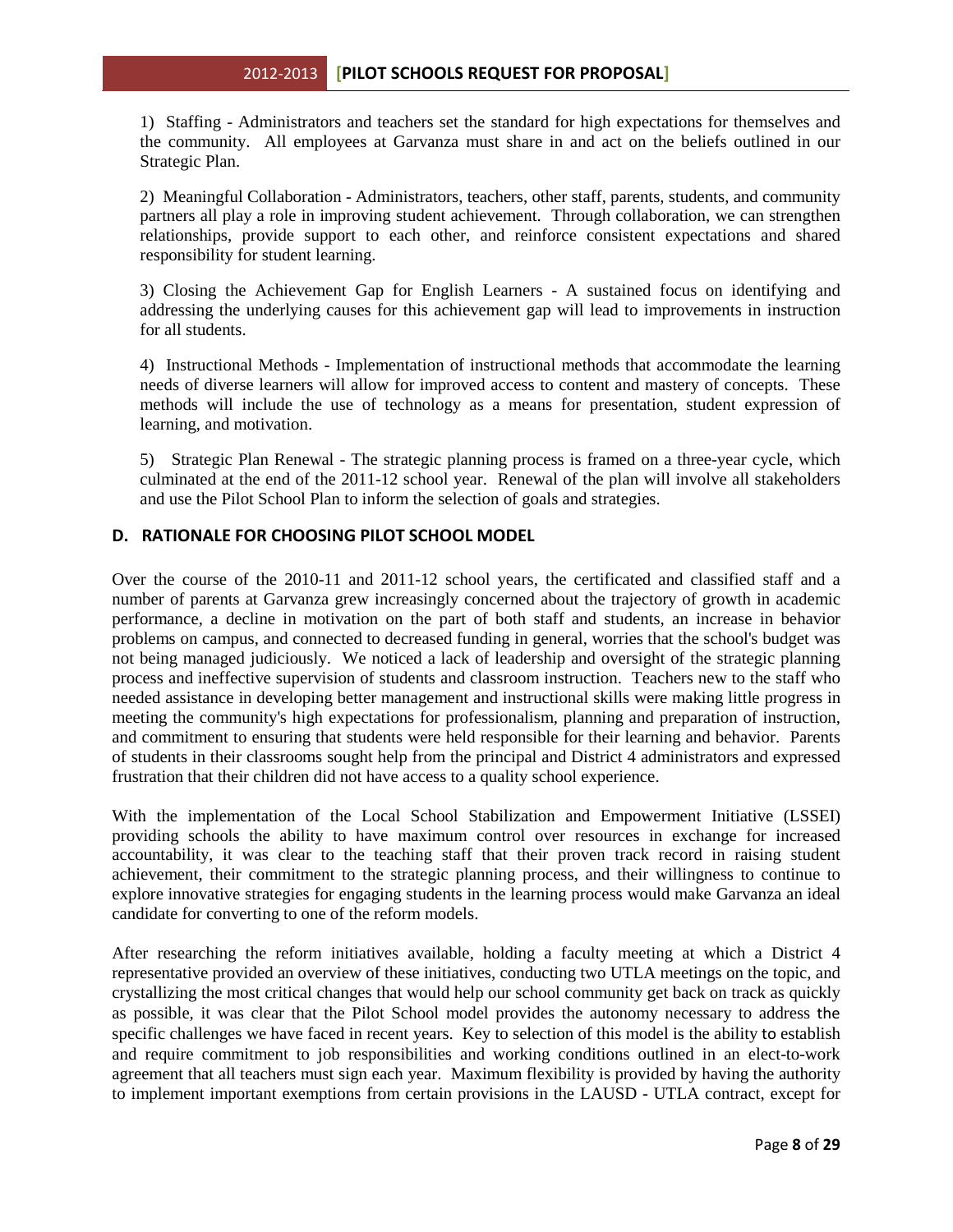articles that cannot be waived. In addition, the option of receiving funding based on a pure Per Pupil Funding Model has the potential to increase the amount of money available to support our staffing, professional development, and instructional needs. The authority to set the annual calendar, while not a priority for Garvanza in the initial year of Pilot implementation, may also be important in the future, if data and circumstances support the need for a change from the calendar established by LAUSD. Due to concerns about maximizing the use of the school's budget, having one Governing School Council, with expanded authority over the entire budget, in place to monitor and approve allocations and expenditures will allow us to provide critical oversight.

# **E. PILOT SCHOOL TRANSFORMATION (10-12 pages)**

#### *1. Curriculum, Instruction, and Assessment*

At the present time, Garvanza Elementary will continue to use the District-adopted curricular materials for all content areas as the basis for instruction. Teachers will use the LAUSD instructional guides for ELA and Math to ensure that all standards are covered within the year, with the flexibility to work within grade level teams to adjust the pacing of instruction to meet the needs of their students. Ultimately, the expectation is that teachers will design and implement instruction based on the California Content Standards, with transition to the Common Core State Standards, using the program materials provided as part of the tools necessary to provide students' access to mastery of these standards. The use of relevant and engaging concept-based, supplementary lessons and materials is encouraged and will be supported by professional development and provisions for grade-level and content group collaborative time.

Implementation of the educational program will be accomplished primarily in self-contained, grade-levelspecific classrooms, organized under LAUSD's established class-size norms. Where multi-grade groupings are appropriate, instruction and intervention will be provided across classrooms. For example, team teaching for ELD and/or other subject areas is implemented when demographics and data supports the need. Since the student population includes very few students new to the country in the upper grades, current practice is to group these 3rd - 6th grade students for ELD and basic ELA instruction during part of the school day, and in our Tier 2 and 3 reading intervention program, students are grouped across grade levels in order to address specific skill deficits in small groups.

In efforts to meet the needs of diverse learners and reflective of our belief that all students can and will meet grade level standards given the appropriate instruction and support, regular assessment and data analysis must be used to inform instructional decisions. As formal and informal data deems it necessary, teachers will be expected to use a variety of instructional methods that are responsive to the needs of all students, whether they be English Learners and/or students with disabilities, or any student struggling to meet expectations, or accelerated learners who demonstrate the capacity to go beyond. These methods will incorporate the use of multiple means of presenting information and concepts, providing multiple ways for students to navigate the learning environment and express what they know, and the use of a variety of engagement and motivational strategies. Use of technology as a tool for classroom instruction will be expected. For example, understanding that learners differ in the ways that they perceive and comprehend information and that transfer of learning is optimized when students are able to access concepts in multiple ways, teachers can provide supplementary options to learning from a textbook using technology to present concepts, clarify vocabulary, and illustrate ideas through multimedia sources.

Since even experienced teachers are at various levels of expertise, it will be necessary to establish schoolwide criteria for what this looks like in a classroom, and to provide professional development and the equipment and materials necessary to make implementation of more engaging instructional methods practical.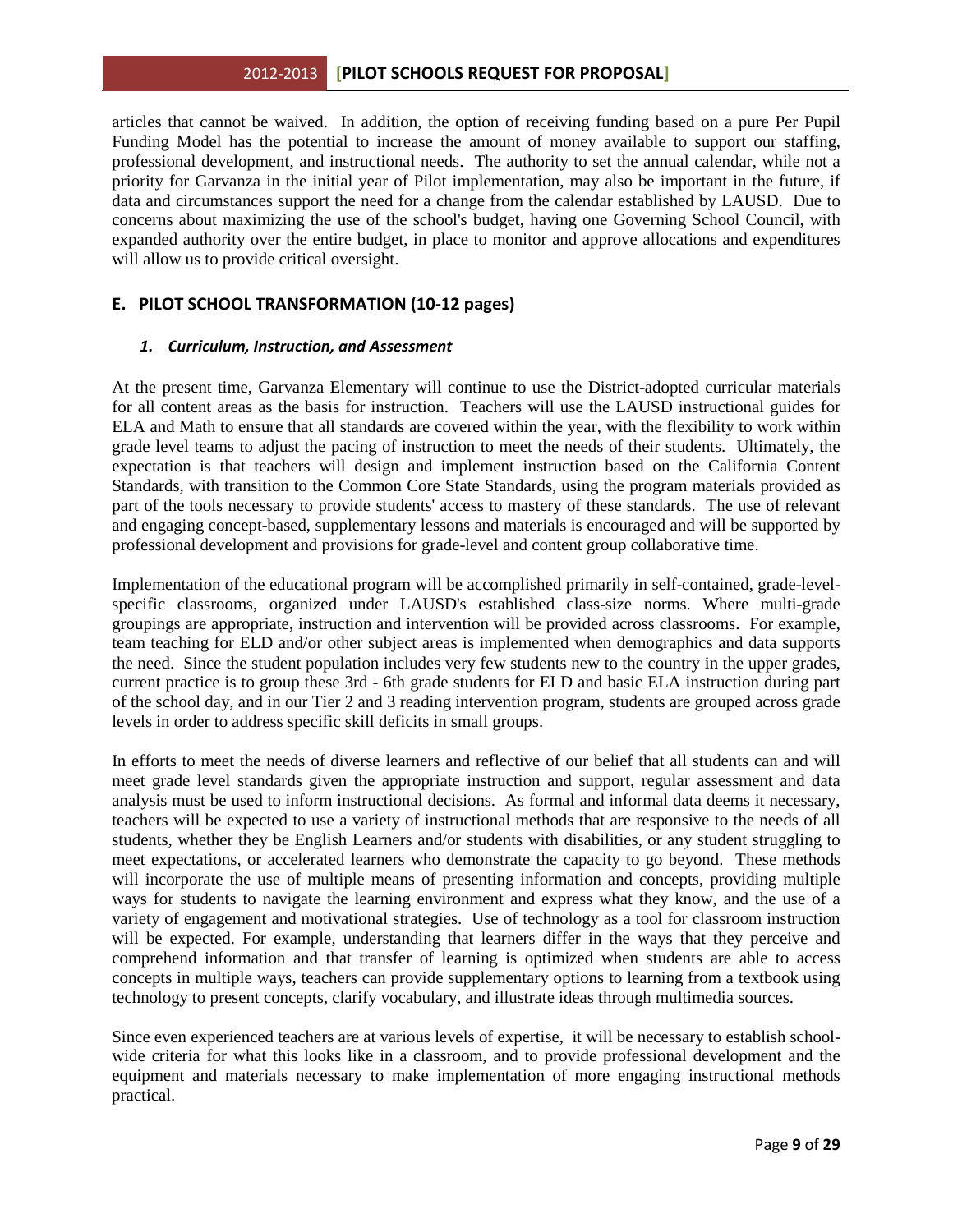Field trips, guest speakers, expert demonstrations, and opportunities for hands-on learning and application in real-world experiences are effective tools in transferring learning. It is also critical that we provide information and opportunities that will encourage families to take advantage of learning opportunities outside of school. For these reasons, Garvanza will continue to participate in programs such as the Nutrition Network and Arts Prototype, and in partnerships with Los Angeles County Museum of Art, the Getty Museum, and Occidental College, and work to develop additional partnerships with organizations in the Los Angeles area.

#### *Alternative Curriculum, Programs and Resources*

No alternative programs or resources will be implemented school-wide during the initial year of transformation, however as ongoing data analysis demonstrates a need, the Governing School Council will appoint a Curriculum and Materials advisory committee to research and recommend alternative resources. This advisory committee will also be responsible for the textbook selection process whenever funds are available for a new adoption.

#### *Assessment Plan*

At the present time, Garvanza Elementary will continue to use the Literacy, Math, and Science periodic assessments developed by LAUSD. DIBELS will be used as a benchmark and progress monitoring tool to measure basic literacy skills for Grades  $K - 6$ , with  $K - 3$  administering the assessment using the mClass on-line system and grades 4-6 using the paper-and-pencil version. Diagnostic assessments available in the Treasures ELA and Envision Math programs, as well as other diagnostic resources, such as the CORE measures for assessing reading, will be used to identify specific skill strengths and weaknesses for individual students and inform instruction.

English Learners' progress on ELD standards will be monitored through use of the ELD portfolio. In addition, with the support of the Categorical Program Advisor, we will design and implement the use of a progress monitoring tool to assist in guiding instruction and intervention necessary for all EL students to meet annual progress goals.

Expectations for the use of additional assessments, school-wide or by grade-level, will be established by the Governing School Council. These measures may include our high frequency word reading and writing assessments, targeted assessments determined through implementation of the collaborative professional development inquiry cycle, and assessments determined necessary to evaluate progress towards meeting Action Team goals, such as the Technology Teams' use of grade-level-specific technology surveys.

As specified in the Teaching and Learning Standards, on which our teacher evaluation will be based, individual teachers will design formal and informal, formative and summative assessments aligned with instructional outcomes, with clear criteria, and analyze and use this assessment data for planning. They will be responsible for ensuring that students and parents know and understand the criteria by which their learning will be assessed and that students receive timely feedback and instruction that will move their learning forward. These assessments may include portfolios, unit projects, oral presentations, written assignments, or any other measure that provides the data necessary for feedback and instruction.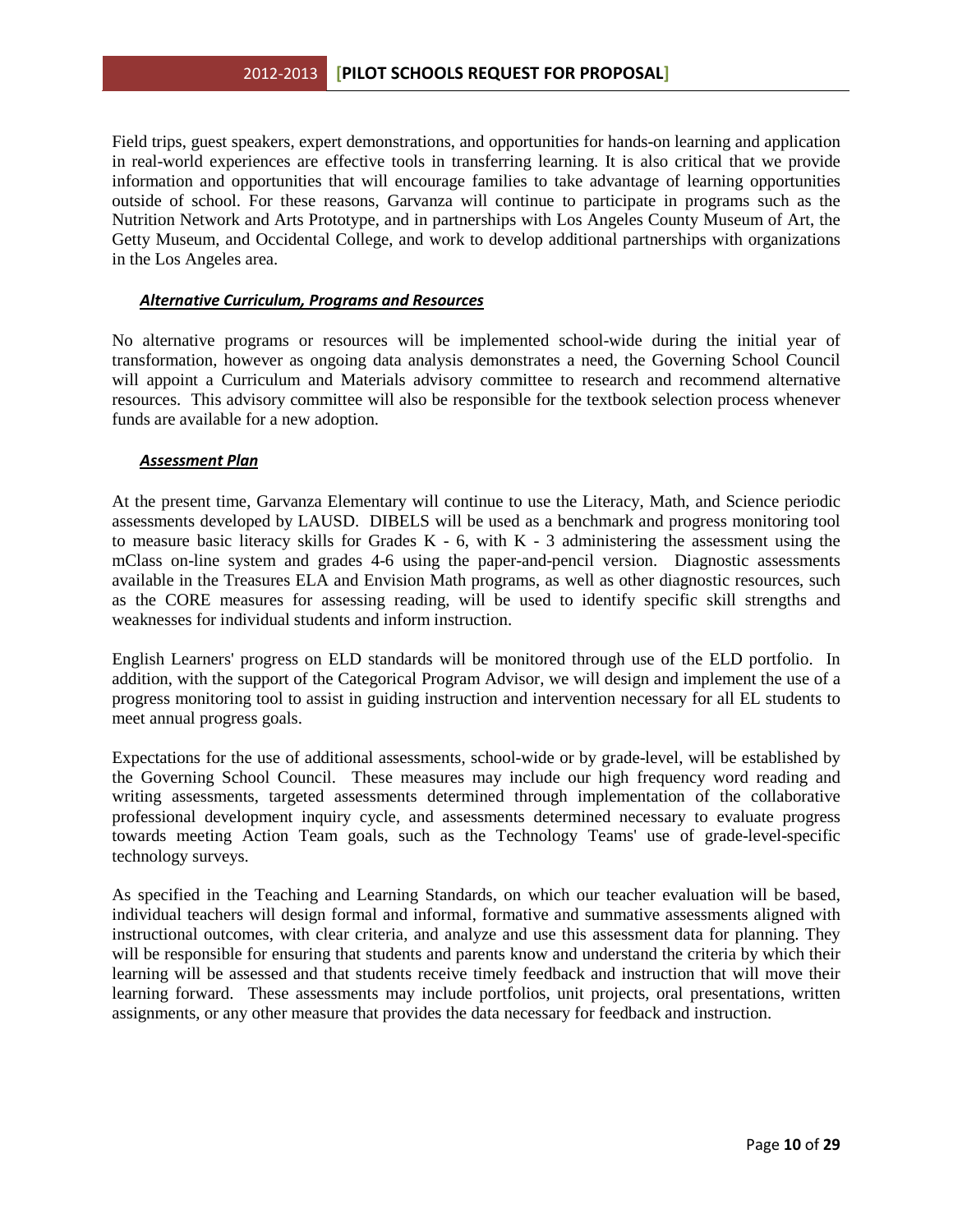### *2. Schedule and Calendar*

Garvanza Elementary will continue on the LAUSD Early Start calendar, which conforms to CA state requirements on the minimum number of school days and instructional minutes, providing 180 days of instruction, and includes minutes banked throughout the year to be used for professional development. This will ensure that families who have siblings at the middle and high school level will continue to have consistency in scheduling vacation and holiday periods. Students will attend school Monday - Friday, from 8:00 to 2:30, except for Tuesdays, which will have an earlier dismissal time of 1:10. Students will be organized in grade-level-specific classrooms during the day and have the opportunity to participate in extended hours in after-school programs, including LAs BEST, the Youth Services program, our Homework Club, and a variety of academic and enrichment programs provided by the Arts Education Branch and partner organizations such as Occidental College.

Changes made to Garvanza's current bell schedule include six additional minutes of instruction on nonprofessional development days. These minutes will be banked and used for the earlier dismissal time on Tuesday so that the teacher professional development block can be expanded. Other minutes will be used to schedule earlier dismissal times to extend parent conference periods.

Teaching staff will be expected to be on-campus for instructional preparation and/or other duties at least 21 minutes prior to the start of instruction and for at least 10 minutes after the dismissal bell. On Tuesdays, the professional development block will be 1:20 - 2:40 p.m. weekly. Faculty meetings will be scheduled, as needed, from 2:40 - 3:40 p.m. Subject to the professional development calendar to be approved by the Governing Council, teachers will also receive release time during the school day, up to one hour each week, for the purpose of grade level or action team collaboration. In addition, half-day and/or full-day blocks may be scheduled, with appropriate substitute coverage provided, for grade-level or content-based data analysis, professional development, planning time, and teacher-led parent workshops.

The extended professional development block on Tuesday afternoons and regularly scheduled release time for grade-level, Action Team, and content-focus meetings will provide a structure that enables the staff to have adequate time for data analysis, which assists in differentiation and personalization of instruction, opportunities for professional learning to expand knowledge of research-based instructional strategies, and follow-through on the tasks involved in implementing action plans. Additional parent conference days will allow teachers to extend each individual student's conference time, which will improve the level of communication and build stronger collaboration between home and school, and provide time to review standards, student work samples, and establish plans for reinforcement of skills at home.

# *3. Staffing*

In order to complete the work necessary to fulfill Garvanza Elementary's mission and vision, it is essential that each member of the school community shares the beliefs outlined in our Strategic Plan. Teachers, administrators, and support staff must be willing to make a commitment to colleagues, parents, students, and our partners in the community to participate with dedication and enthusiasm in working towards the goals we have established.

The basic elements necessary for a staffing structure sufficient for not only maintaining the levels of achievement the school has experienced in the past, but allowing us to continue to improve student achievement using the Response-to-Intervention model, includes two administrators, the Principal and an Assistant Principal, a Categorical Program Advisor and an Intervention Coordinator, the number of teachers necessary to maintain current class-size levels, and the number of paraprofessionals required to provide language support for English Learners and tiered intervention services for all students.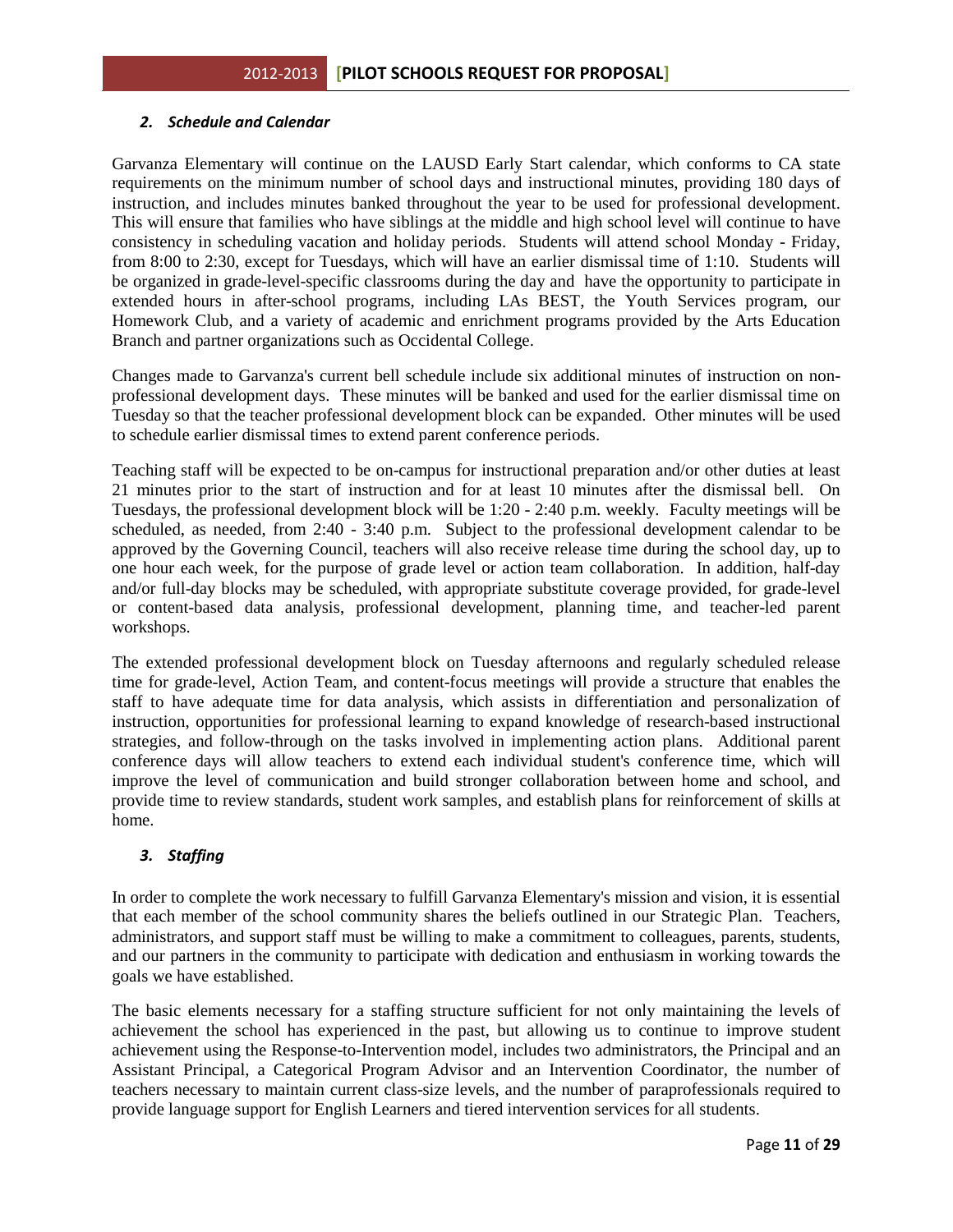For the 2012-13 school year, Garvanza receives only one day of Assistant Principal, Elementary Instructional Specialist services each week, which has made it difficult to provide the necessary support to students with disabilities receiving special education services, to the school-based and itinerant special education staff, and to the general education teachers who mainstream students in their classrooms. This reduced support has had a negative impact on instruction and discipline, not just for the special education population, but for the school at large. As part of our staffing plan we will work with the Division of Special Education to increase the number of days an AP,EIS is assigned to the school.

The Categorical Program Advisor provides critical services for the English Learner population, including tasks related to compliance, CELDT assessments, on-going progress monitoring, professional development for teachers and paraprofessionals, and parent education. Garvanza's data shows that more focused attention needs to be paid to identifying the specific language and/or content skills required for our English Learners to perform at each level, with focused efforts to provide instruction and remediation, especially for students at the Intermediate level, so that they can meet growth targets and reclassify before they matriculate to middle school. The Categorical Program Advisor will also facilitate the development of a monitoring tool to measure ongoing progress of English Learners in developing the academic skills necessary to meet CELDT growth goals.

The Intervention Coordinator is responsible for organizing the intervention programs of the school, including our Success reading intervention services and Homework Club, provides direct instruction to students identified as needing Tier 2 and 3 interventions in order to meet grade level standards, trains and supervises paraprofessionals, and designs and delivers teacher professional development and parent trainings. The Intervention Coordinator maintains student records and assists teachers in the administration of assessments and data analysis necessary to inform instruction and make decisions regarding how best to differentiate for individual students. At Garvanza, the Intervention Coordinator is also responsible for organizing and facilitating the Student Success Team (SST) and Coordination of Services Team (COST), monitors attendance, and acts as a liaison with the LA District Attorney's Abolish Chronic Truancy (ACT) program.

The Garvanza school community is fortunate to have a staff of dedicated, knowledgeable, and welltrained paraprofessionals, who are experienced at working with students individually and in small groups to provide interventions. In order to carry out our goals, we plan to restore the number of paraprofessional hours to the level that has proven to be of most benefit in the past. At a minimum, each Kindergarten classroom will be staffed with a full-time teacher assistant. 1st - 6th grades will be staffed with a full-time assistant for the grade level team. In addition, two additional intervention assistants will be assigned to the Intervention Coordinator to provide services for students identified as needing Tier 2 and 3 support to meet the standards and access the curriculum, including students new to the country. It is also important that additional paraprofessional support be provided to assist students placed in splitgrade classrooms.

Teachers are responsible for providing effective tiered instruction and interventions for all students. Using a collaborative model, special education students receive classroom-based and pull-out interventions along with general education students identified as needing Tier 2 or 3 supports. These interventions are delivered by the general education teacher and paraprofessional, as well as the special education teachers and Intervention Coordinator and their teaching assistants. All requirements outlined in each student's IEP are addressed; however students are grouped for these services based on identified academic needs, not just eligibility criteria. English Learners benefit from this collaborative model, as well, with the addition of monitoring, support, and instruction provided by the Categorical Program Advisor.

Teachers will be expected to be on-campus performing instructional preparation and/or other duties at least 21 minutes prior to the start of instruction and for at least 10 minutes after the dismissal bell.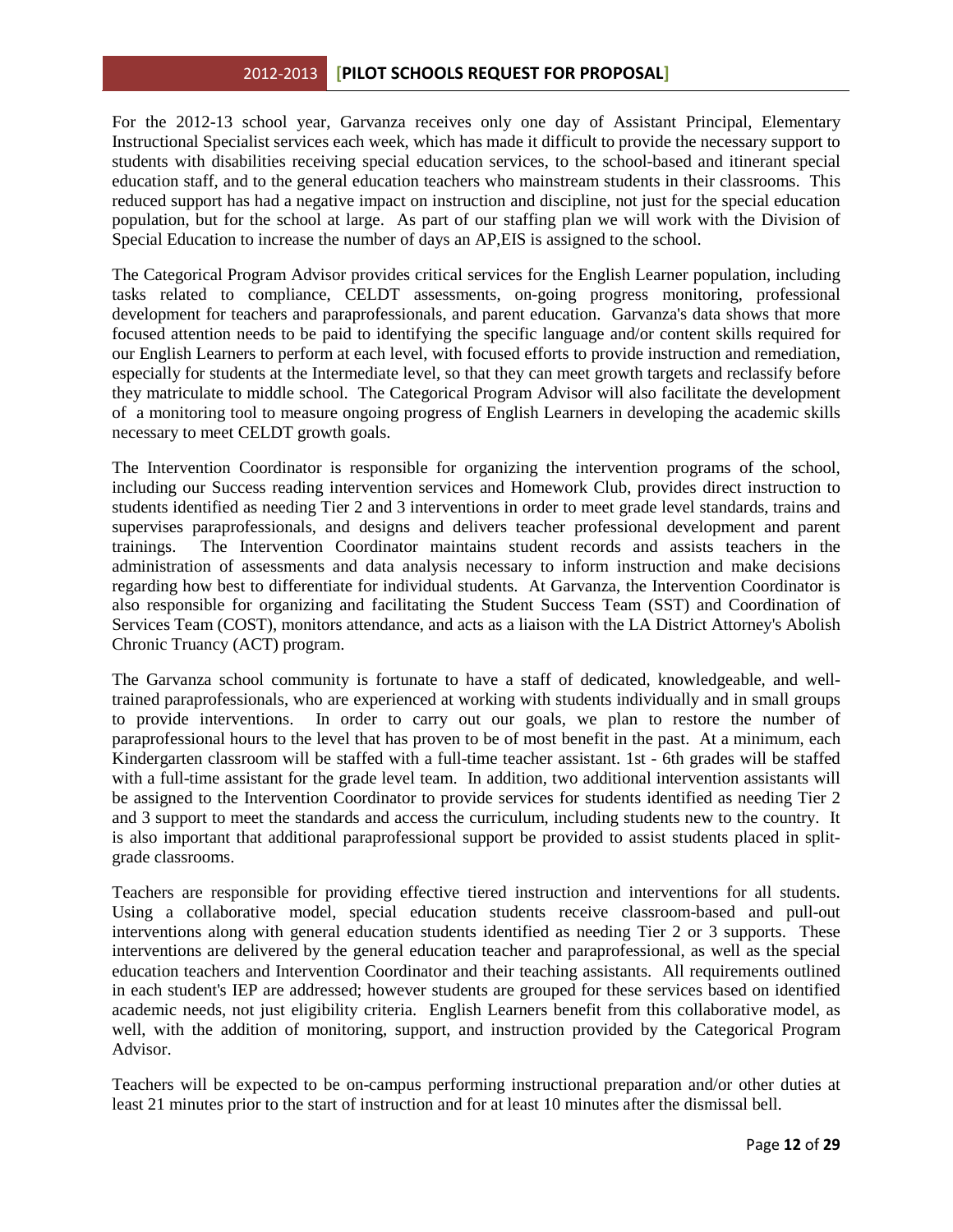Teachers will be expected to participate in up to four mandatory buy-back professional development days, to be determined by the Governing School Council and scheduled either immediately before or after the school year. In addition, teachers will be expected to commit to additional instructional time for selected students on their roster. Depending on funding, the number of intervention hours outside the school day will range from 10 - 20 during a period of weeks to be approved by the Governing School Council. Compensation, at the Teacher x-time rate, will be provided for required extended intervention hours.

Expectations for teacher performance/job responsibilities are outlined in the Teaching and Learning Framework, developed and adopted by LAUSD, which describes expectations for performance based on five standards: planning and preparation, classroom environment, delivery of instruction, additional professional responsibilities (i.e. maintaining accurate records, communication with families, demonstrating professionalism), and professional growth.

Teachers will participate in one Action Team, with full commitment to work collaboratively with colleagues in achievement of strategies towards meeting goals established by the team.

Teachers will perform two additional adjunct duties and participate on at least one Governing School Council advisory committee.

Further, teachers will complete mandatory on-line trainings necessary for compliance with State and/or Federal requirements or school programs, including, but not limited to Child Abuse Awareness and CELDT, outside of compensated time, and meet deadlines for completion; monitor and encourage student attendance, with appropriate follow-up with school attendance personnel, parents, and the LA County District Attorney's Abolish Chronic Truancy program; monitor and promote adherence to the school's discipline policy, which includes teaching and enforcing well-defined, clear expectations of student behavior inside and outside the classroom; use technological resources necessary for conducting school business, including District email and LAUSDMax, and for collecting and analyzing student data, such as DIBELS mclass, MyData, and CoreK12.

Teachers will perform other duties assigned by the Administrator necessary to fulfillment of the school's mission and vision. Issues related to hours, duties and work year not specifically outlined above will be resolved according to the UTLA - LAUSD Contract, Article IX.

In support of the teachers working to meet the requirements outlined under this section, teachers will be provided access to their classrooms on at least one Saturday each month, and release time to meet with their grade level team for a minimum of one hour each month.

A hiring committee, under the direction of the Governing School Council and composed of one administrator, a minimum of two teachers, and one additional staff member, will interview teacher candidates for any open position. Whenever possible, a parent representative will be included in the interview process. The team will develop a set of interview questions reflective of the mission, beliefs, and goals embodied by the Strategic Plan that will be asked of each applicant. Candidates may be asked to prepare and deliver a brief lesson to a group of students as part of the interview process. Applicants will be provided the Elect-to-Work Agreement and a copy of the Strategic Plan at the time of application.

The staffing process will begin in February of each year, and the annual Elect-to-Work Agreement will be offered to teachers by April 15 to ensure that teachers who will not be staying at the school for the following year will be able to exercise their transfer rights.

The Elect-to-Work Agreement developed by the Pilot Design Team was reviewed in its entirety by teachers at a faculty meeting. Revisions were made as discussed at the meeting.

Teaching assignments will be made according to the UTLA - LAUSD Contract, Article IX-A.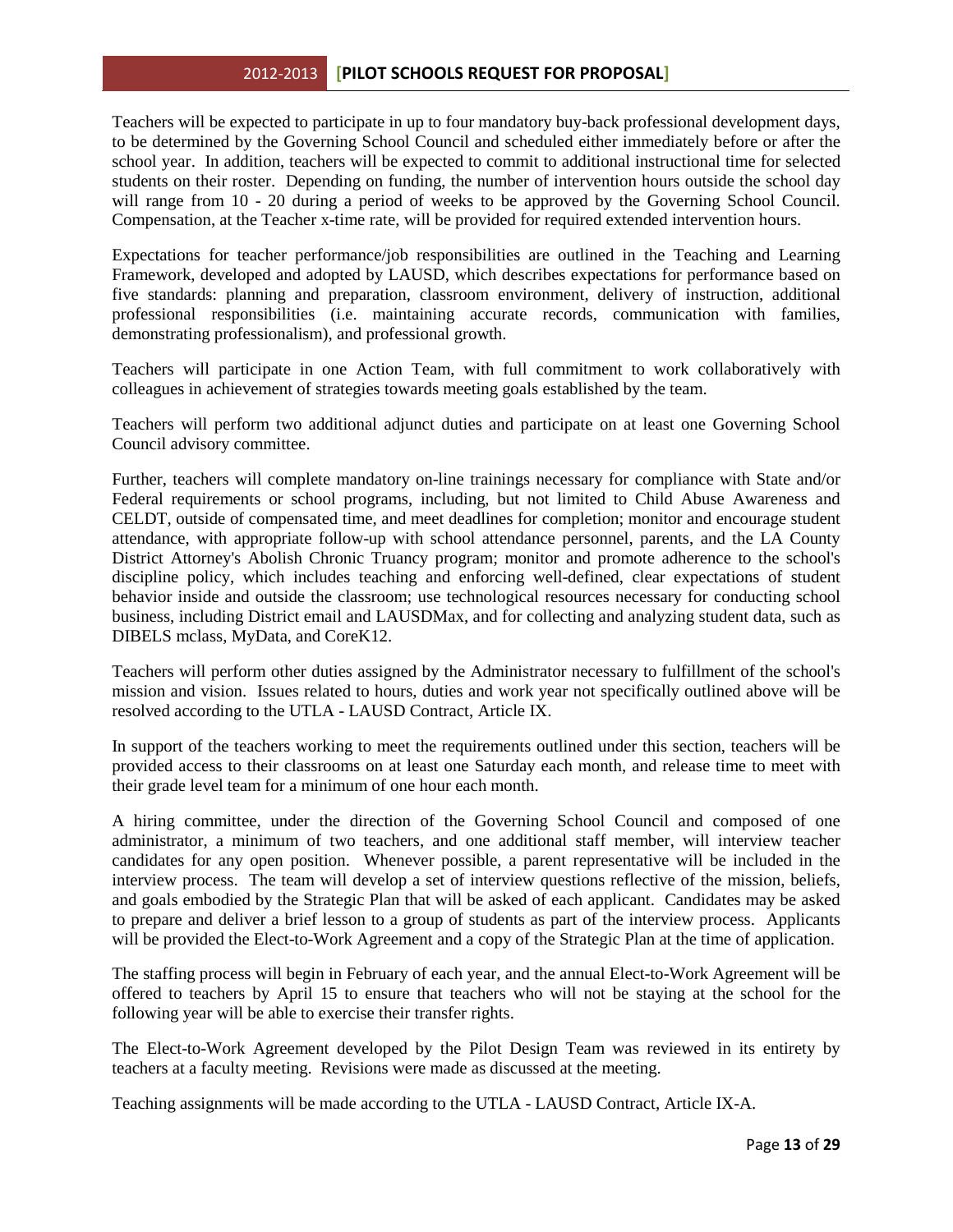The Governing School Council will have the authority to recommend the selection of the school's principal with the ISIC Superintendent having final authority. At such time it becomes necessary to select a principal, the GSC will form an advisory committee to carry out the process for recruitment and screen and interview candidates.

The Governing School Council will evaluate the principal annually, using a process that the council selects and approves in accordance with the AALA agreement. The council will form an internal evaluation advisory committee to oversee the evaluation process This process will include developing a written and approved job description for the principal, selecting 3-4 measurable goals in consultation with the principal that are to be accomplished over the course of a school year, determining the instruments to be used to gather and analyze data, and synthesizing all collected data in a written document that includes findings, commendations, and recommendations for improvement. The document should be approved by the entire council and will be submitted to the ISIC Superintendent by May 10 each year.

# *4. Professional Development*

High-quality professional development supports administrators, teachers, and staff in the implementation of the instructional program. With the priority issues we have identified as areas of focus in mind, Garvanza's professional development plan will be structured to increase opportunites for meaningful collaboration.

Time available for professional development will expand significantly due to use of the increased number of banked minutes to lengthen the Tuesday professional development block, and an additional commitment expected of teachers in the Elect-to-Work Agreement, such as the mandatory buy-back days prior to and after the school year and the requirement to complete mandated on-line trainings independently and outside of teachers' on-site obligation. Additionally, our budget priorities include funding for day-to-day subs so that grade-level, content focus groups, and/or action teams can be provided release time for collaboration and planning. Teacher x-time will allow us to pay teachers for additional training.

The Governing School Council will appoint a professional development advisory committee to assist in conducting needs assessments, creating the calendar, determining the format including who will deliver content and facilitate meetings, and evaluating the effectiveness of professional development.

Professional development needs will be assessed based on analysis of a variety of data, to include formal and informal assessments, classroom observations, and teacher self-evaluations based on the Standards for Teaching and Learning. These needs will be reflected in the goals and strategies developed by Action Teams during the strategic planning process.

Areas already identified by the Pilot Design Team, based on analysis of CST and CELDT data and necessary to fulfill changes in expectations for delivery of instruction and the evaluation of teachers, include focus on implementation of strategies for increasing English Learners' access to the core curriculum, and incorporation of instructional methods using multiple means of presentation of content, expression of learning, and motivation and engagement, which utilizes, in part, the use of technology to increase students' access to content. Teachers will need further training on the Teaching and Learning Framework, the Common Core State Standards, and the use of technology to collect and analyze student data.

The format for professional development must be reflective of the critical need to increase collaboration among administrators, teachers, and paraprofessionals. Whenever possible, meetings will be scheduled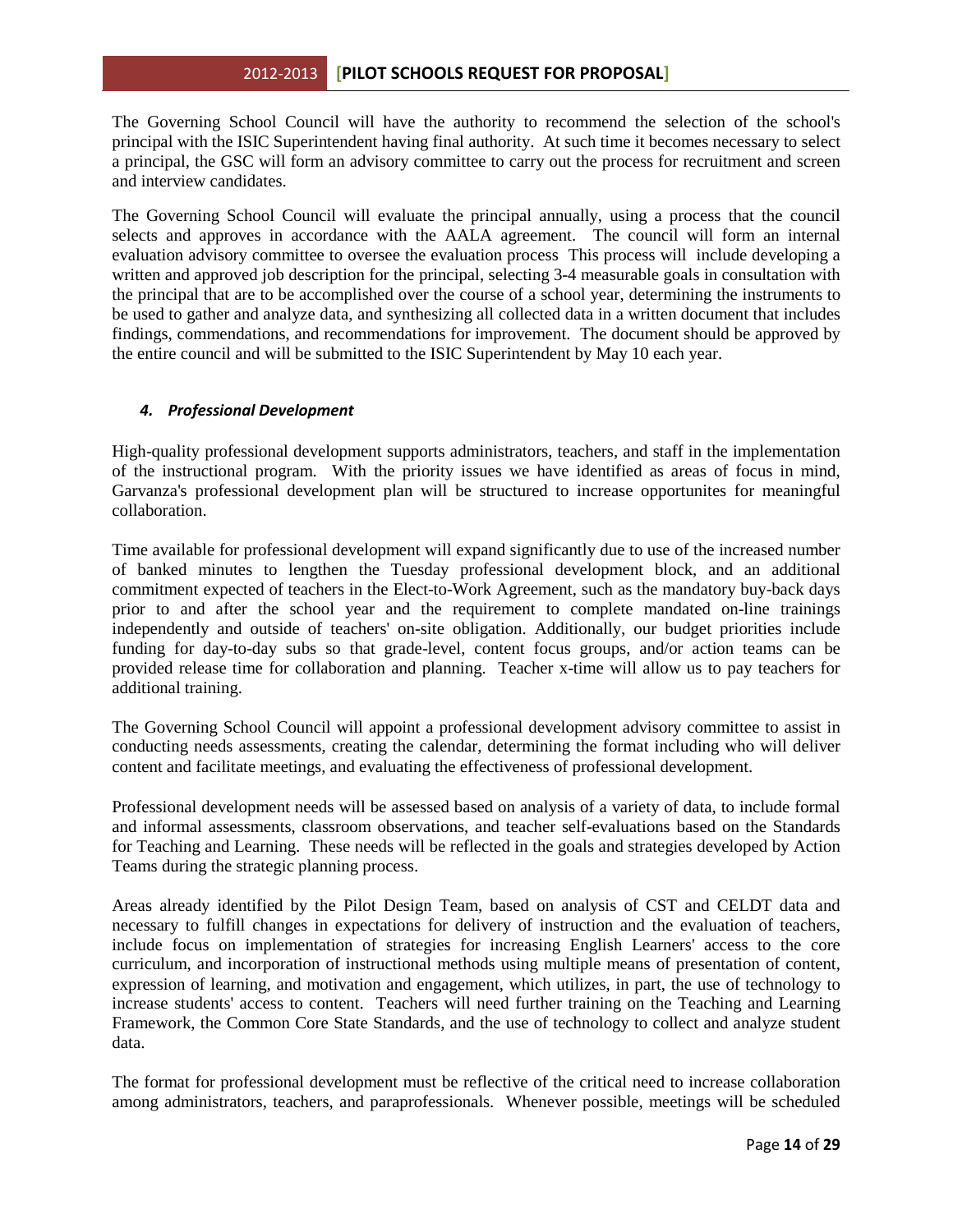and designed so that the principal can participate in the learning and discussion along with the teachers, so that the application of the learning with students in the classroom can be supported, with the purpose of ensuring consistency of implementation in all classrooms. This issue has posed a problem in the past, but with appropriate administrative oversight and a format for professional development that establishes opportunities to sustain focus on a topic, efforts should be more effective.

Depending on the objectives of the professional development meeting, the content may be delivered by teachers, an administrator, the Categorical Program Advisor, the Intervention Coordinator, or outside experts, with professional readings and on-line workshops providing access to research that can inform the discussion.

A structure for collaborative practice that has been used successfully at Garvanza in the past will be reinstated as part of the work of grade level teams. Facilitated by grade level chairs, every six to eight weeks teachers will participate in an inquiry cycle which allows them to identify an area of need based on student data, determine the outcomes expected of students who have mastered the content, and develop strategies, lessons, and materials the teachers feel will be most effective in helping students achieve the desired outcome. Evidence of student learning will be collected and analyzed at the end of the cycle and next steps will be established.

Another structure for collaborative practice that will assist in consistent expectations for instruction school-wide is the use of vertical articulation. The professional development plan will include provision for opportunities for teachers to meet in cross-grade level teams to focus on a particular content area, instructional method, assessment, or management strategy.

Paraprofessionals will participate in trainings alongside teachers whenever appropriate. In addition, they will participate in monthly meetings during the school day, to be conducted by the administrator, Categorical Program Advisor, Intervention Coordinator, or teachers, to address instructional and operational needs.

The principal will ensure that all state or federally-mandated trainings (i.e. Bloodborne Pathogens) are conducted and documented.

The Governing School Council or its professional development advisory committee will conduct a review and evaluation of the year's professional development using a survey to be completed by administrators, support staff, teachers, and paraprofessionals prior to the end of the school year. This evaluation, along with end of year data, will be used to inform the development of the professional development plan for the following year.

# *5. School Culture*

The Garvanza school community has worked diligently over the past several years to build a culture based on mutual accountability. The culture is reflected in a strategic planning process that requires school-wide commitment in order to achieve the goals outlined in the plan. Teachers and parents truly do believe that all students can and will learn when provided appropriate instruction and support. Teachers feel a sense of responsibility for making sure their students are prepared academically and socially for the next grade and there is a sense of urgency to meet expectations within timelines.

To meet this responsibility, teachers rely on concrete, meaningful data to identify each students' strengths and needs as efficiently as possible. In order to improve parent and student accountability, we need to improve our efforts to communicate this information to them and provide specific suggestions for how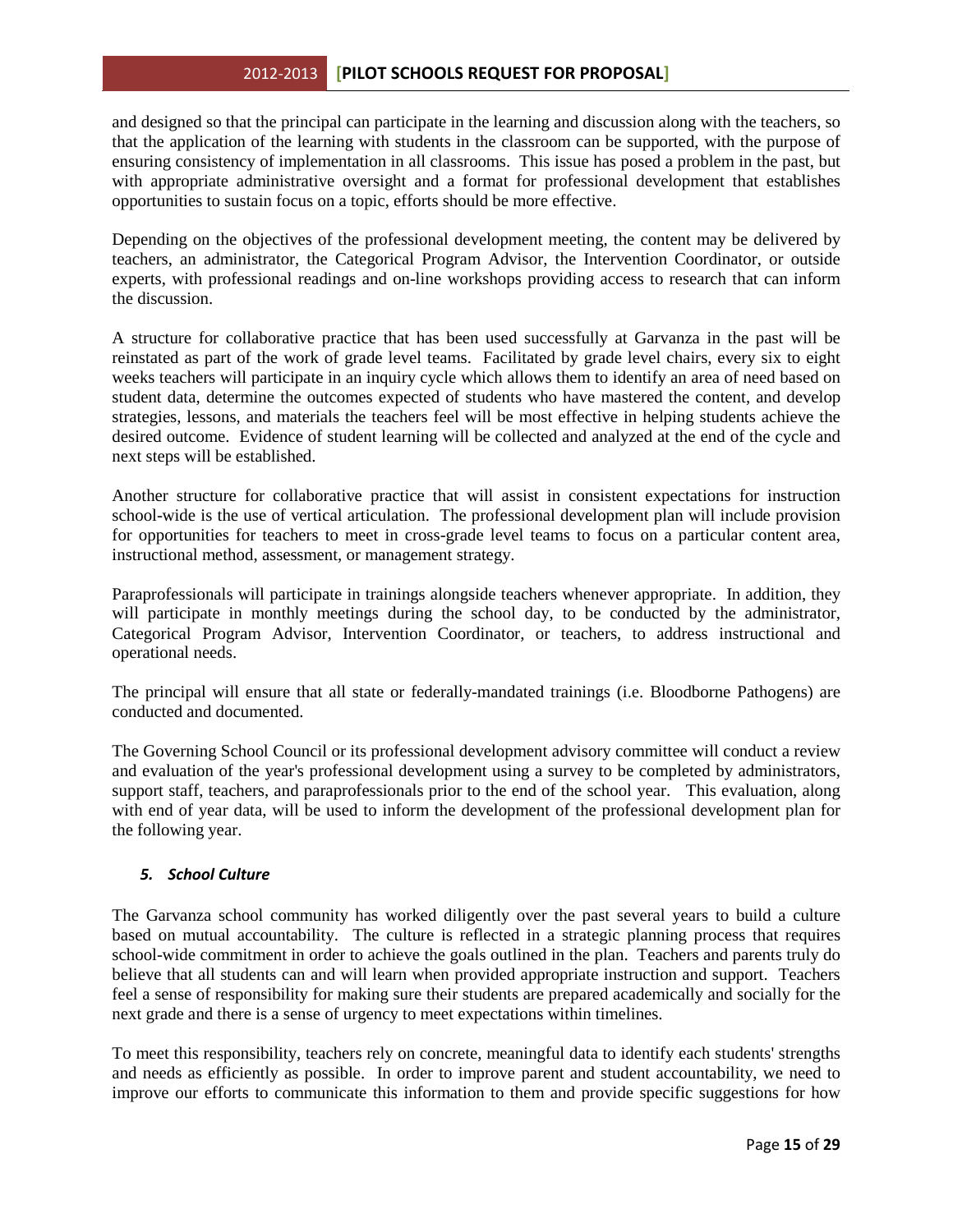parents can help their child continue their learning at home. Additional minutes banked for parent conference time will provide the time necessary to improve this communication. We will hold an ice cream social or picnic on one of the buy-back days preceding the start of the school year in order to begin to build relationships between teachers and families that can be sustained throughout the year. Teachers will also conduct "Second Cup of Coffee" student-parent workshops with the purpose of modeling strategies to be used at home.

Parents are accountable for bringing their child to school every day, ready to learn, and to monitor and support their learning outside of the schoolday by ensuring that homework practice is completed. Parents of students who are struggling to meet high expectations for academic performance, attendance, and/or behavior are invited to participate in our Student Success Team process, which has earned Garvanza repeated "Shining Star" dropout prevention awards from the California Department of Education.

A respect for diversity and our students and family and community culture is incorporated throughout the instructional program, rather than recognized through isolated events. Teachers are expected to select visuals and literature that reflect our population and provide opportunities for students to make connections to their heritage and experiences during discussions. Students are taught and encouraged to exhibit good citizenship through Garvanza's "Caught Being Good" behavior incentive plan. Campus pride is encouraged by assigning one classroom each week to manage yard clean-up. In addition, the Diversity Action Team trains teachers and monitors implementation of the Second Step Violence Prevention curriculum, which focuses on problem-solving skills, and teaches and promotes positive character traits with a "Terrific Tiger" award presented to students who model exemplary character.

Partnerships with community organizations can enhance the learning experience and provide resources for families. While Garvanza has developed relationships with several partners, we would like to increase the number of partner organizations. The Governing School Council will appoint an advisory committee to seek out and develop relationships with new partners. At the present time, teachers work with local contacts at take students on walking field trips to the fire station, the public library, and the LAPD Historical Museum. One of our long-term partnerships is with Dignity LA, which donates funds that are used to create food baskets for needy Garvanza families during the holiday season and helps families to purchase uniforms, school supplies, and prescription glasses. The Assistance League's Operation School Bell program also provides uniforms for needy students at the school. We work in partnership with Occidental College in their Great Strides program, which teaches students teamwork and athletic skills, and the Algebra Project, which assists upper-grade students in understanding math concepts. Hathaway Family Resource Center provides parenting classes and school-based counseling services.

#### *6. School Governance*

The governance structure for Garvanza Elementary School is designed to meet all legal requirements and applicable collective bargaining agreements, while providing the ability to carry out its decision-making powers efficiently and effectively. Priorities established in the Strategic Plan will be the primary consideration for decisions made by the governing body and its advisory groups.

The Governing School Council (GSC) will be composed of 12 members, which will include the principal, four teachers, one other staff member, and six parents and/or community members. GSC members are elected by their respective groups. Community members are elected to the same slots filled by parents if there are no parents who wish to hold these positions.

The Governing School Council will develop a set of written and approved bylaws that outline the council's membership, election procedures, terms of office, duties, officers, number of meetings per year, decision-making procedures, and methods of communication with the larger school community. In the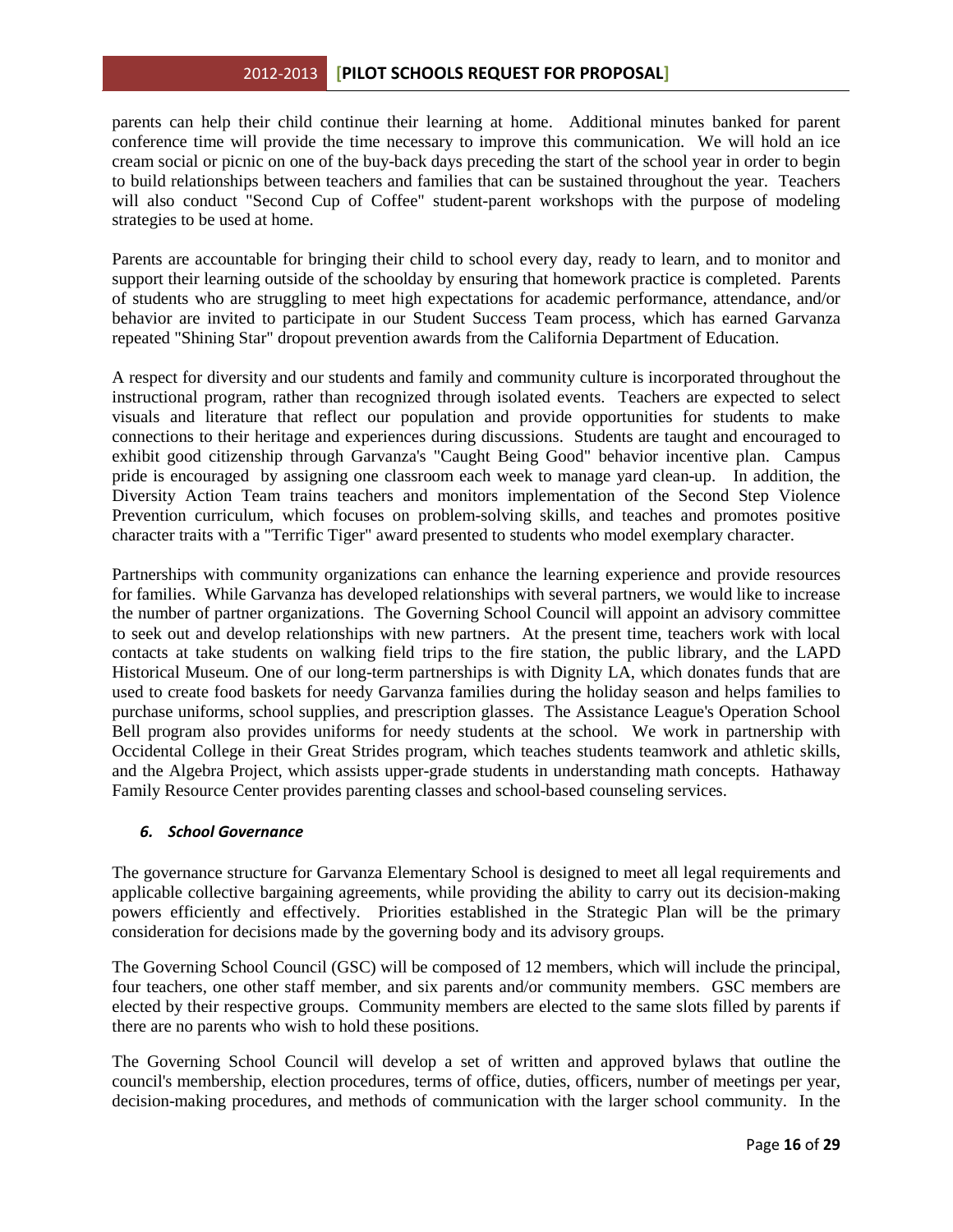initial year of Pilot implementation, until such time that the new GSC establishes its bylaws, the council will function under the SSC bylaws previously in place.

The Governing School Council will be responsible for the following:

- Set and maintain the school's vision, mission, and goals
- Approve the annual budget
- Recommend the selection of the school principal and oversee an annual internal evaluation of the principal
- Communicate regularly with the Intensive Support and Innovation Center
- Ensure compliance with all federal and state mandates, court orders, and safety policies related to school operation
- Ensure that the school has a written and approved dispute resolution process in place that includes an Internal Appeals Process
- Ensure that there is an annual written and approved Election-to-Work Agreement that every UTLA member signs prior to the beginning of each school year
- Annually review the school's progress on indicators of student engagement and achievement, and ensure that there is a plan in place to address any gaps.

In addition, the GSC will make final decisions related to major policies and programs, including, but not limited to, those related to curriculum and textbooks, professional development, discipline and safety, attendance, assessments, purchase and use of school equipment, staff hiring, and the scheduling of schoolwide events and activities. Proposals on any and all matters will be brought to a vote of elected members.

Under direction of the GSC, advisory groups will be established to perform tasks related to gathering information, prioritizing needs, soliciting staff and community input, and making recommendations related to major policies and programs, including, but not limited to, those outlined in the paragraph above. Membership in these advisory groups will be voluntary, established through a self-nomination process, and open to all stakeholders. Information regarding the purpose for each advisory group will be publicized to the school community, with the goal of encouraging parent participation in the decisionmaking process.

As required by state law, an English Learner Advisory Committee (ELAC), which is made up of parents or other community members and provides input related to programs and services for English Learners, will be duly formed and elected and trained on their responsibilities as a committee, as prescribed by law.

The implementation of this governance structure will ensure that all stakeholders have specific, structured, and comprehensive opportunities to participate in the decision-making process. All decisions will be measured against the beliefs, the long-range goals and the short-term strategies in place in service of those goals as established in the Strategic Plan.

# *7. Budget*

In service of Garvanza's mission and vision and the goals developed in the Strategic Plan, and to address the needs identified in Section C, priority areas for the use of general and restricted funds include:

- implementation of the staffing plan
- implementation of the professional development plan
- provision for extended learning opportunities for students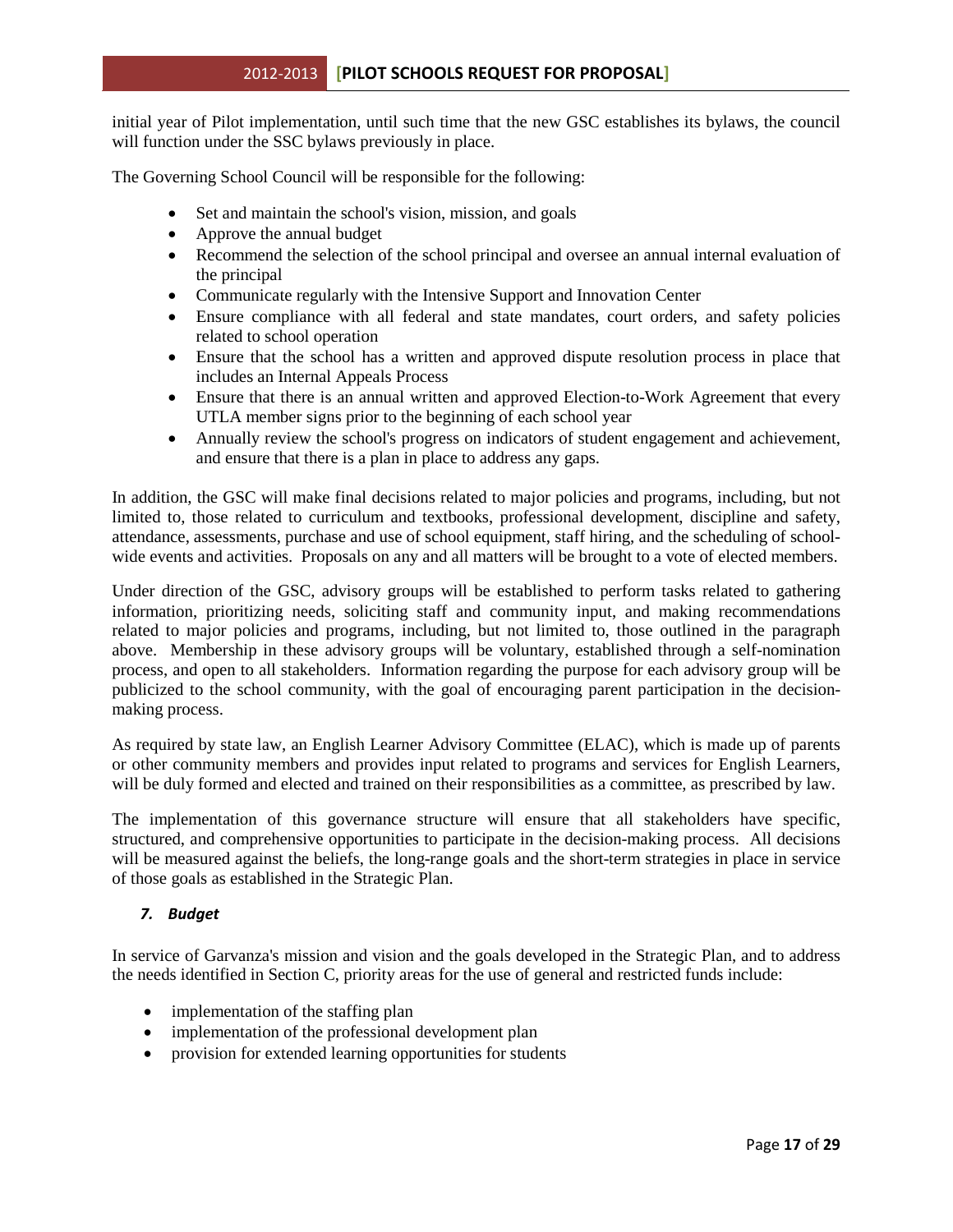• accessibility of technology necessary for implementation of the proposed plan for curriculum and instruction, as well as record-keeping, assessment, and data collection/analysis required of teachers as part of the Elect-to-Work Agreement.

In order to provide instruction and intervention using the response-to-intervention model, in conjunction with our collaborative general education/special education model, it is necessary to provide the personnel we feel is required for the work. As outlined in our staffing plan, priorities for allocating funds include maintaining current class-size norms for teacher assignments, providing monitoring and support for English Learners through services provided by a Categorical Program Advisor, and providing tiered intervention support for at-risk students through services provided by an Intervention Coordinator and paraprofessionals.

Ongoing professional development needs, identified through analysis of multiple sources of data, including CST, CELDT, periodic assessments, curriculum-based measures, self-evaluation of the teaching standards, and identified through strategies developed in the Strategic Plan will be addressed on a regular basis during the Tuesday professional development block. In addition, time will be provided by budgeting for additional teacher hours for buyback days to be scheduled by the Governing School Council and held immediately prior to and following the year's instructional calendar. Day-to-day substitute coverage will be used to release teachers, by grade-level team, action team, and/or contentbased team, to meet for more extended blocks of time to analyze data, collaborate on preparation and planning for instruction, and to carry out the work required to implement action team strategies. Teacher x-time will be used, as necessary, if additional time is required to meet professional development goals.

Extended learning opportunities for students identified as needing Tier 2 and Tier 3 interventions will be accomplished through an after-school tutoring program. Each teacher will select five to six students based on criteria established by the Academic Achievement team and analysis of relevant data resources, and develop an instructional plan for implementation. Depending on funding resources, teacher x-time will be budgeted for 10-20 hours per K-6 teacher. The tutoring program will service between 95 and 115 students. Since the elimination of summer school, ELP, and ELAP interventions that used to be funded by LAUSD, budgeting for extended learning has become the school's responsibility.

Technology needs for the school will be identified by the Technology Action team, which will also function as the Governing School Council's technology advisory committee. At a minimum, each K-6 grade classroom, and each intervention room, will be equipped with one computer with internet capability, an LCD projector and document reader, a television, and a CD player that can be used with multiple headphones in a listening center. This basic equipment is necessary to support the school's focus on addressing students' learning needs by using instructional methods that incorporate multiple means for presentation, expression, and engagement and motivation. We must also ensure that teachers are equipped to meet requirements for record-keeping, assessment, data collection and analysis, and on-line trainings established in the Elect-to-Work agreement. Currently, seven out of 20 rooms are not fullyequipped. Long-range goals for the purchase of hardware include providing interactive whiteboard devices for each classroom. Infrastructure will also need to be addressed in collaboration with the Information Technology Division; wireless capabilities are inconsistent and unreliable given the current configuration.

Teachers who are assigned to work on fundraising as an adjunct duty and the Teamwork Action Team will be responsible for seeking out new sources for fundraising and will facilitate the school's traditional catalog sales, spare change drive, Box Tops for Education program, McDonald's Teacher Night, Chuck E. Cheese fundraising events, and the sale of sponsorship plaques displayed in the school's hallways.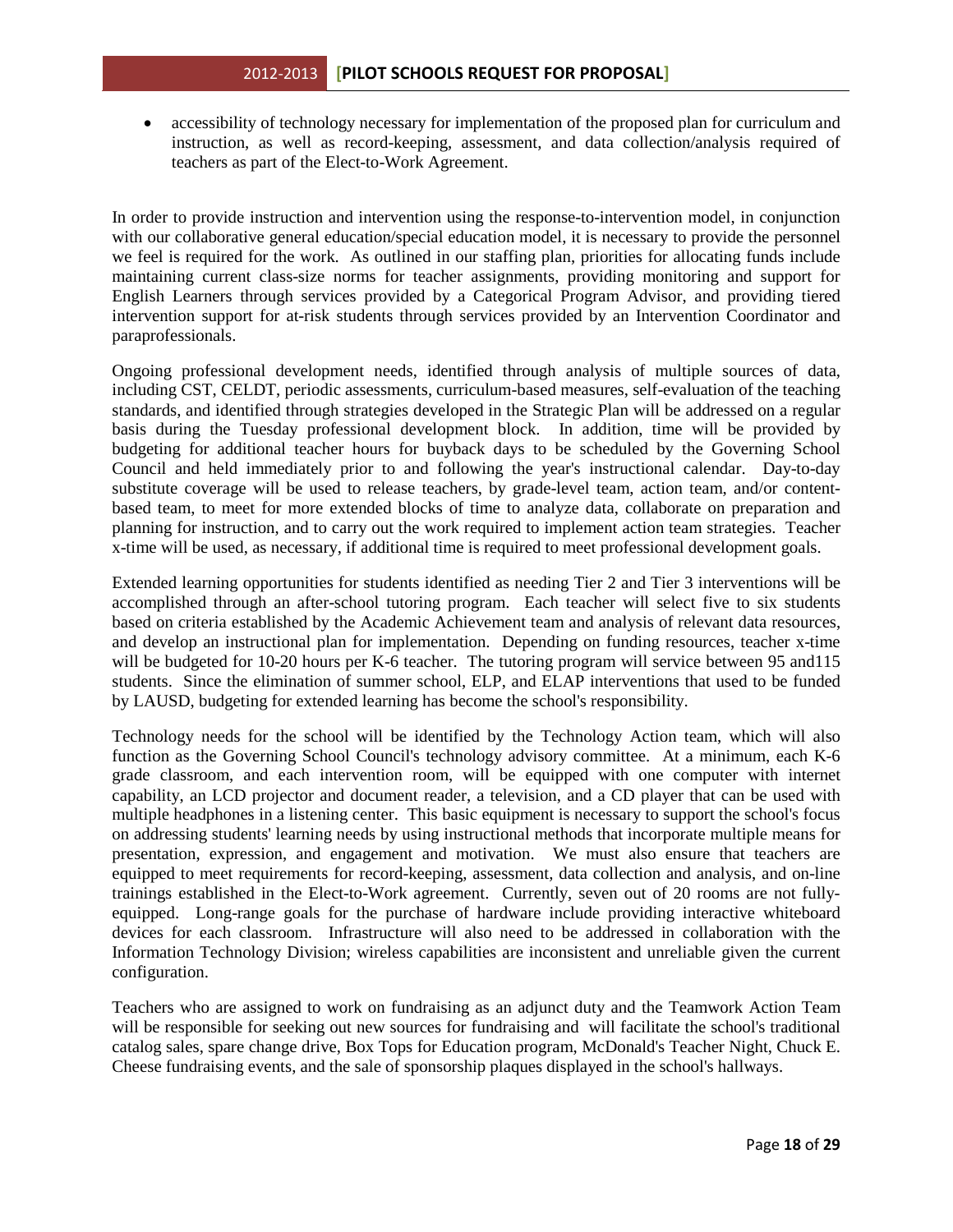#### *8. Family and Community Engagement*

Our vision for Garvanza requires that all stakeholders participate as partners in the learning process. Barriers that hinder participation and meaningful engagement by parents and community partners that have been identified by staff and parents include a language barrier. While 31% of our students are identified as English Learners, an even higher percentage have family members and/or caregivers who speak a language other than English in the home. Only eight teachers are bilingual, all spanish-speaking, so communication between school and home is potentially more superficial than ideal. In addition, it is difficult for parents who do not read and write in English to help their child with schoolwork. To overcome this barrier, our staffing plan includes teacher assistants, most of whom are bilingual in English and Spanish, who can provide translation services. Volunteers in the Parent Center are available to parents who have questions and need language support. Other strategies that can be put into place include sponsoring English classes for parents in the Parent Center and ensuring that the Homework Club is available to English Learners.

Another concern is the number of parents who are minimally engaged. These are the parents who may attend parent conferences and musical programs, but who are not meaningfully involved in their child's educational lives. The reasons for this and how we might be able to address the problems vary. Some parents work long hours. Holding meetings in the early evening and scheduling some school events on Saturdays would give them additional opportunities for participation. Other parents may be intimidated by or uncomfortable in the school environment and might benefit from efforts to make the campus more welcoming, such as social gatherings focused on building relationships, like the Welcome Back ice cream social or picnic we plan to hold on a day prior to the beginning of school, Family Dinner nights, or artsand-crafts activities in the Parent Center. A parent survey that specifically asks what workshops and activities they would most like to attend at school can inform the scheduling of these events.

All parents need to be better informed about the goals of the strategic plan and what the community's expectations are for their participation in the learning process at school and at home. In conjunction with Back-to-School Night, these topics will be addressed in a community meeting. Due to the importance of establishing routines that support behavior and learning, separate meetings will be scheduled for parents of Kindergarten and 1st grade students that will include opportunities for hands-on practice.

We believe the most significant barrier to building stronger relationships with community organizations is that many most likely do not have an understanding of how they can make a difference in the life of a child. Outreach to these groups should include visits to Garvanza classrooms and invitations to school events so that representatives are able to build personal connections to the school.

Implementing strategies to increase involvement is the focus for the Teamwork Action Team. This group is also responsible for monitoring progress using data such as parent workshop attendance and evaluations, participation in school events, and response to the school experience survey.

# **F. SCHOOL PLANNING TEAM**

#### *1. Who are the members of your planning team?*

Staff members on the Pilot Design Team were identified through a self-nomination process, and Garvanza's Community Representative and School Site Chairperson were recruited to serve as liaisons for the community. Faculty meeting time and weekly Design Team meetings open to anyone interested in participating were scheduled to work on development of the plan, and were facilitated by Marla Lefevre, Garvanza's Intervention Coordinator. The Design Team worked collaboratively to focus on each element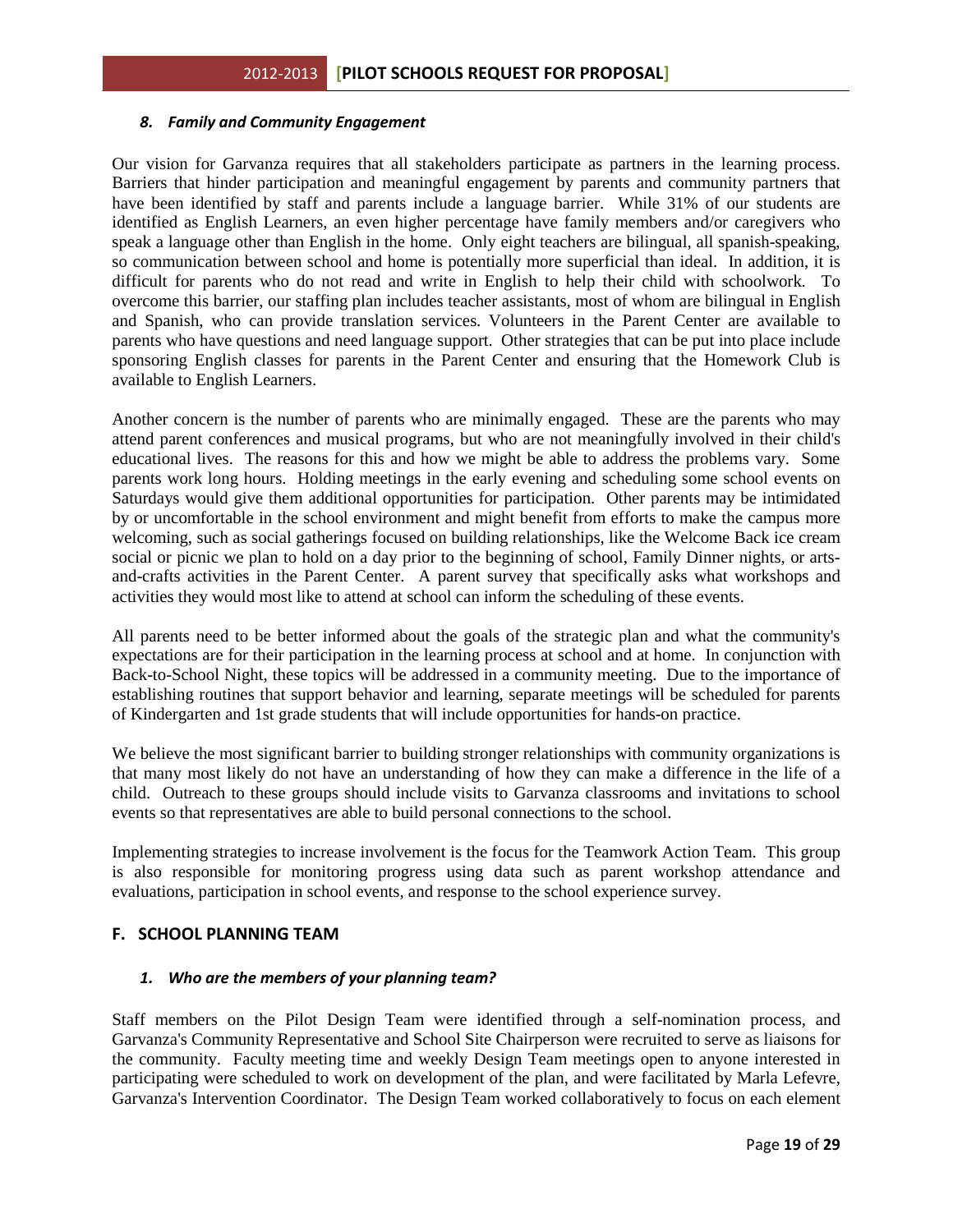of the plan, with the writing assigned to Mrs. Lefevre in order to achieve consistency in style and voice. Various members of the Design Team and other teachers attended all workshops offered by the Local Options Oversight Committee.

The team was made up of the following members:

**Fabiola Medina** is a 4th grade teacher at Garvanza Elementary. She has been working at Garvanza for eleven years and began her career here as the Coordinator's Assistant. Ms. Medina has taught 2nd grade, 3rd grade, 4th grade, and a 2nd/3rd combination class. She has been the grade level chair and has been an active participant on the social committee, Creativity Team, and Science Committee. Ms. Medina is the Teamwork Action Team leader where she encourages parent involvement, organizes school fundraising activities, and provides parent workshops. Fabiola Medina has served as the School Site Council President and is currently the SSC Vice President. She holds a Clear multiple-subject teaching credential and a preliminary credential in administration. She is fluent in reading, writing, and speaking Spanish, which allows her to better communicate with our Spanish-speaking community.

**Milca Ruz** is a National Board Certified Teacher who has taught 1st grade, 2nd grade, 3rd grade, and 5th grade. She has taught at Garvanza Elementary for eight years. Previous to teaching at Garvanza, she worked eight years at Budlong Elementary as a teacher and the school's GATE (Gifted and Talented Education) coordinator. Milca is on Garvanza's technology committee, is the school's GATE coordinator, a grade level chairperson, and is Garvanza's technology trainer. She provides technology support and professional development for staff members. Milca has also mentored new and prospective teachers from LAUSD, Occidental College, Pacific Oaks College, and CSU Los Angeles. She has a background in technology, language acquisition, differentiated instruction, gifted and talented education, and school leadership. Milca has conducted extensive research in gifted and talented education. She published Teacher Perceptions: Open Court and the Gifted in 2007.

**Julie Loveland** is a Kindergarten teacher who has been teaching for 14 years. She has taught at Garvanza Elementary for 13 years. She holds an Early Childhood Special Education Credential and has taught Pre-School Mix (PSM), Pre-School Collaborative (PSC), Kindergarten, Transitional Kindergarten, 2nd grade, and has been a Resource Special Education Teacher (RSP). She is the Kindergarten Grade Level Chair and coordinates Early Childhood Literacy Nights on campus as well as leading Early Childhood Parent Education Seminars. Ms. Loveland is a Mentor Teacher, and CSULA Support Provider. She was named Master Teacher of the Year by California State University, Los Angeles. Julie Loveland excels in behavior intervention, inclusion support, collaborative teaching, as well as developing and modifying lessons to differentiate instruction.

**Justina Foulke** is a K/1 teacher who began her professional career at Garvanza Elementary 12 years ago. While earning her Masters in Teaching from Occidental College she was introduced to Garvanza to complete her student teaching. Since student teaching Justina has taught SRLDP, Kindergarten, 1st grade, and 4th grade at Garvanza. She also served as the Categorical Programs Advisor. Mrs. Foulke is an active member of the school's governance councils, and is Garvanza's UTLA co-chair. She is the Lifelong Learning Action Team Leader and oversees the school's participation in the Network for a Healthy California LAUSD program. She is an avid fan of grants and grant writing, and has delivered professional development to encourage others to participate in grant funded programs.

**Rebecca Wright** is a 5th grade teacher who has also taught Kindergarten, 4th grade, and 6th – 8th grade Reading. She has been teaching for 8 years, 7 of which have been at Garvanza Elementary. She holds her Reading Certificate to ensure that all pupils have fair access to high-quality education with a foundation in reading. Mrs. Wright previously served as Garvanza's half time Intervention Coordinator where she oversaw the Student Success Team (SST) and the Coordination of Services Team (COST).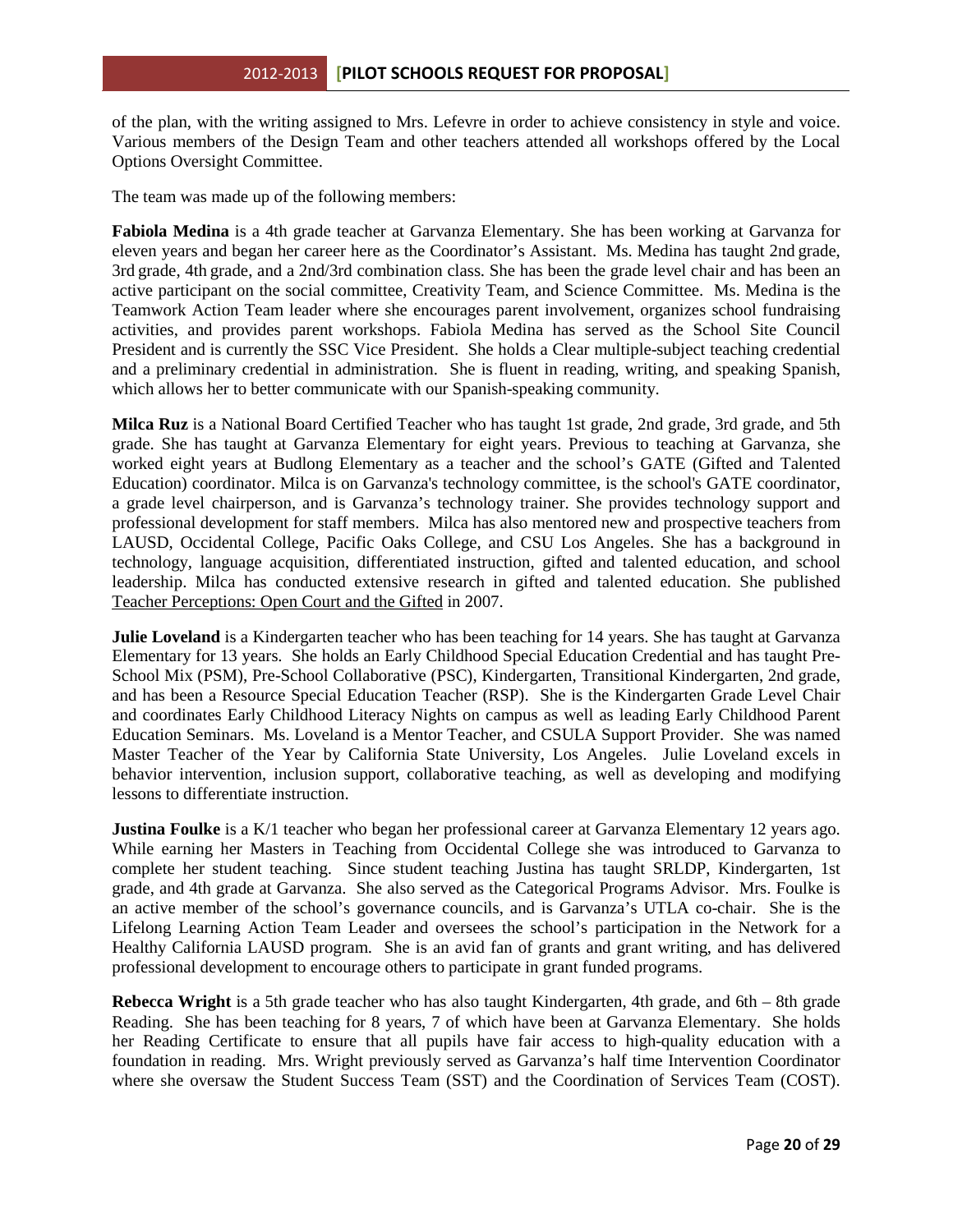She organized and led the school's Super Star assemblies and enforced school attendance policies. Mrs. Wright is currently the school's Positive Behavior Support Team leader.

**Jennifer Gage** is the Principal at Garvanza Elementary. She has been an educator for 20 years, 9 years in the classroom and 11 years in leadership positions. Mrs. Gage has held the positions of Literacy Coach, Elementary Literacy Content Expert, Instructional Coach, Bridge Coordinator, and Master/Mentor Teacher. She has taught Kindergarten, 1st grade, 2nd grade, 5th grade, and 6th grade. At Aurora Elementary she created and implemented the school's intervention program where over 2 years they were successful in raising scores in 3rd grade. Mrs. Gage is trained on the Burst reading intervention program and was featured in a training video modeling an exemplary program.

**Marla Lefevre** is Garvanza's Intervention Coordinator. During her 25 years in LAUSD, she has taught 3rd, 5th, and 6th grades. She held the position of Title I Coordinator for 4 years prior to transferring to Garvanza and returning to the classroom 11 years ago. She became the Literacy Coach in order to support teachers in planning and delivering effective language arts instruction and continues to provide professional development in her new role. She is a co-leader of the Academic Achievement Team, member of the Garvanza School Leadership Council, facilitates both the Coordination of Services Team and Student Success Team, and conducts parent trainings. Mrs. Lefevre received her Reading Certificate in 2008.

**Marina Henderson** is a National Board Certified teacher and has mentored new teachers since 2001. She has taught 2nd - 5th grades during her 18 year career in LAUSD. Ms. Henderson came to Garvanza 10 years ago, and has served the school community in a number of ways ever since. She has been Science Lead Teacher, a member of School Site Council, Grade Level Chair, and is on the Academic Achievement Action Team. Professional accomplishments include being a UCLA Writing Project Fellow and a presenter for UCLA Center X. She has also worked as an instructor for LAUSD's Teacher Training Academy.

**Penjalee Kennedy** has been an educator at Garvanza for 17 years. Her professional experience includes general and special education and she holds both Multiple Subject and Mild-to-Moderate Special Education credentials. She is currently the Resource Specialist Teacher and has also taught Early Education and Special Day Classes. Ms. Kennedy's desire to have a positive impact on the school community is evident in her service as a math lead teacher, the Health and Education Programs Advisor, Diversity Action Team leader, and an active participant on the Coordination of Services and Student Success Teams. She is also a member of the Garvanza Leadership Council and the Behavior Intervention Case Manager (BICM).

**Hilda Corona** is the parent of a 6th grade student at Garvanza. Her older daughter, who is now a student at Franklin High School, also attended Garvanza Elementary, so she has been part of the community for many years. Previously employed by the school as a Supervision Aide, Mrs. Corona now volunteers on the yard during the lunch period on a daily basis, helps teachers with preparing instructional materials, and is actively involved in Parent Center activities. For the 2012-13 school year, she was elected to the School Site Council and serves as it's Chairperson.

**Emma Duarte** is Garvanza's Community Representative. Her two children attended Garvanza and are now students at Burbank Middle School and Franklin High School. Mrs. Duarte organizes and manages all Parent Center activities and works tirelessly to support teachers and parents any way she can. She is a member of the Teamwork Action Team, recruits and trains parent and community volunteers, and facilitates school fundraisers and the book fair. She also serves on the Garvanza Leadership Council and attends all English Learner Advisory Committee and School Site Council meetings, providing valuable representation for the parents of Garvanza.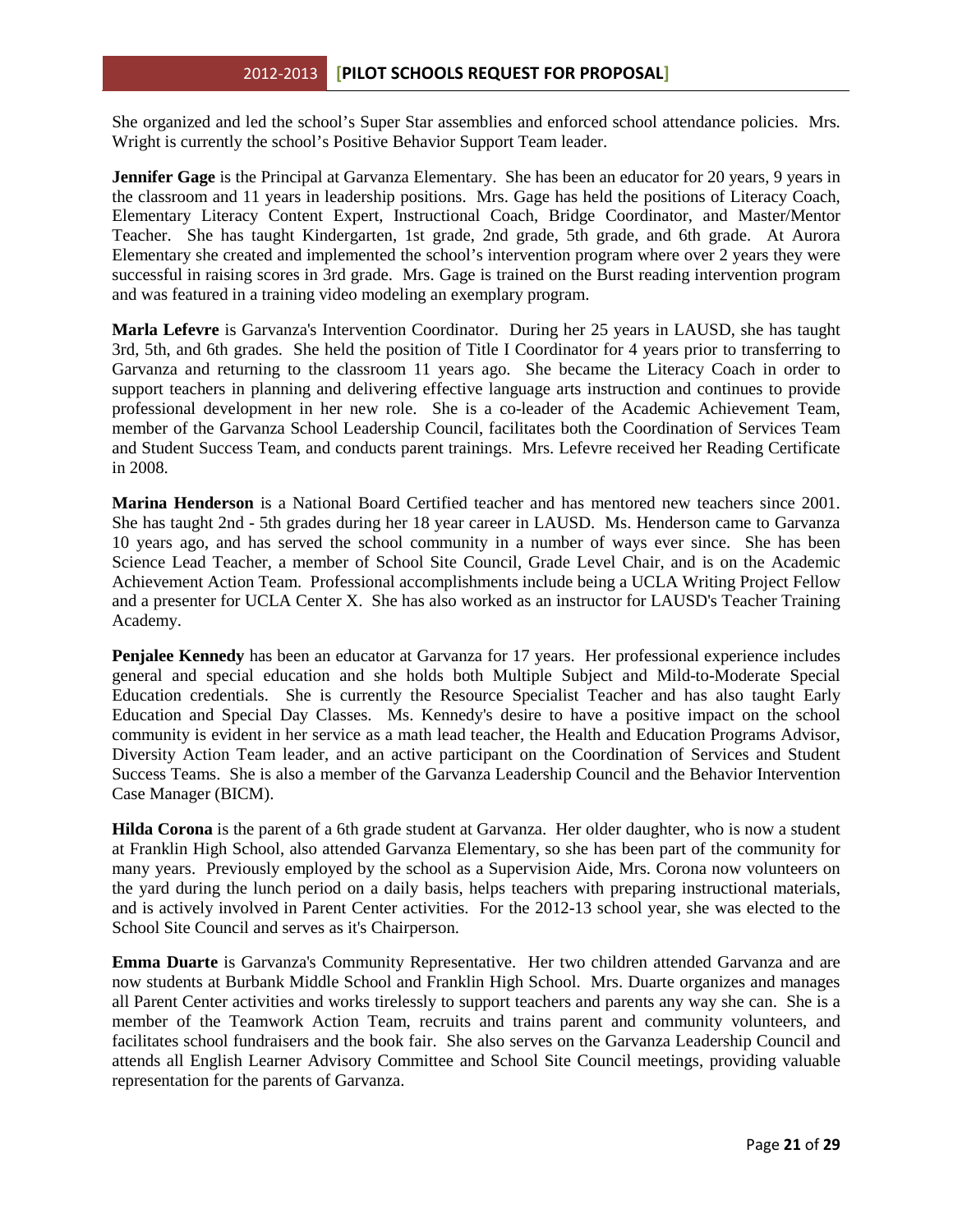# *2. How were parents and the community engaged in the development of the plan?*

Teacher members of the Pilot Design Team began discussions with the School Site Council Chairperson and Community Representative at the beginning of the 2012-13 school year so that they could provide perspective from the parent point-of-view and be available to answer questions brought to them in the Parent Center throughout the design process. In conjunction with preparation for writing the Single Plan for Student Achievement, Garvanza's Categorical Program Advisor worked with the English Learner Advisory Committee to analyze data and make recommendations.

As the plan took shape, a powerpoint presentation was created to inform parents about the autonomies available to Pilot Schools and how the school community would be affected by proposed changes. Parents were invited via flyer and Blackboard Connect message to attend the presentations scheduled on three separate days during parent conference week. A teacher member of the Design Team and both parent members were available at the presentation to solicit comments and answer questions in preparation for a more formal design meeting held the following week. The entire school community was invited to this meeting to participate in a deeper discussion of each area of autonomy. We had 30 parents and community members attend, representing 39 students. The reaction to the plan was overwhelmingly positive and reaffirmed that the core of the Garvanza parent community remains committed to our vision.

# **G. IMPLEMENTATION**

As an existing regular LAUSD school converting to a Pilot School, many issues related to staff selection, enrollment, curriculum, assessment, student support, family and community engagement, and facility and operational functions are already in place. In order to prepare to open as a Pilot School at the beginning of the 2013-14 school year, we have identified several tasks that need to be completed by the end of this year, as illustrated in the chart below:

| January 2013  | Renew Strategic Plan<br>٠<br>Conduct professional development with focus on Teaching and Learning<br>Framework and Common Core State Standards<br>Conduct analysis of 2012 CELDT data<br>٠                                                                                                                                                                                                                                                                            |  |  |
|---------------|-----------------------------------------------------------------------------------------------------------------------------------------------------------------------------------------------------------------------------------------------------------------------------------------------------------------------------------------------------------------------------------------------------------------------------------------------------------------------|--|--|
| February 2013 | Form budget committee to develop budget for 2013-14, with<br>$\bullet$<br>recommendations on staffing and use of funds to support professional<br>development, extended learning for students, and purchase of technology<br>Develop CELDT progress monitoring tool<br>٠<br>Inform community about Pilot School status<br>$\bullet$<br>Conduct professional development with focus on Teaching and Learning<br>$\bullet$<br>Framework and Common Core State Standards |  |  |
| March 2013    | Form committee to research grants available to fund school programs<br>$\bullet$<br>Conduct professional development with focus on Teaching and Learning<br>٠<br>Framework and Common Core State Standards                                                                                                                                                                                                                                                            |  |  |
| April 2013    | Provide Elect-to-Work Agreement to teachers<br>٠<br>Conduct professional development with focus on Teaching and Learning<br>$\bullet$<br>Framework and Common Core State Standards<br>Conduct teacher self-evaluation using rubrics connected to the Teaching<br>$\bullet$<br>and Learning Standards to inform professional development needs for<br>2013-14                                                                                                          |  |  |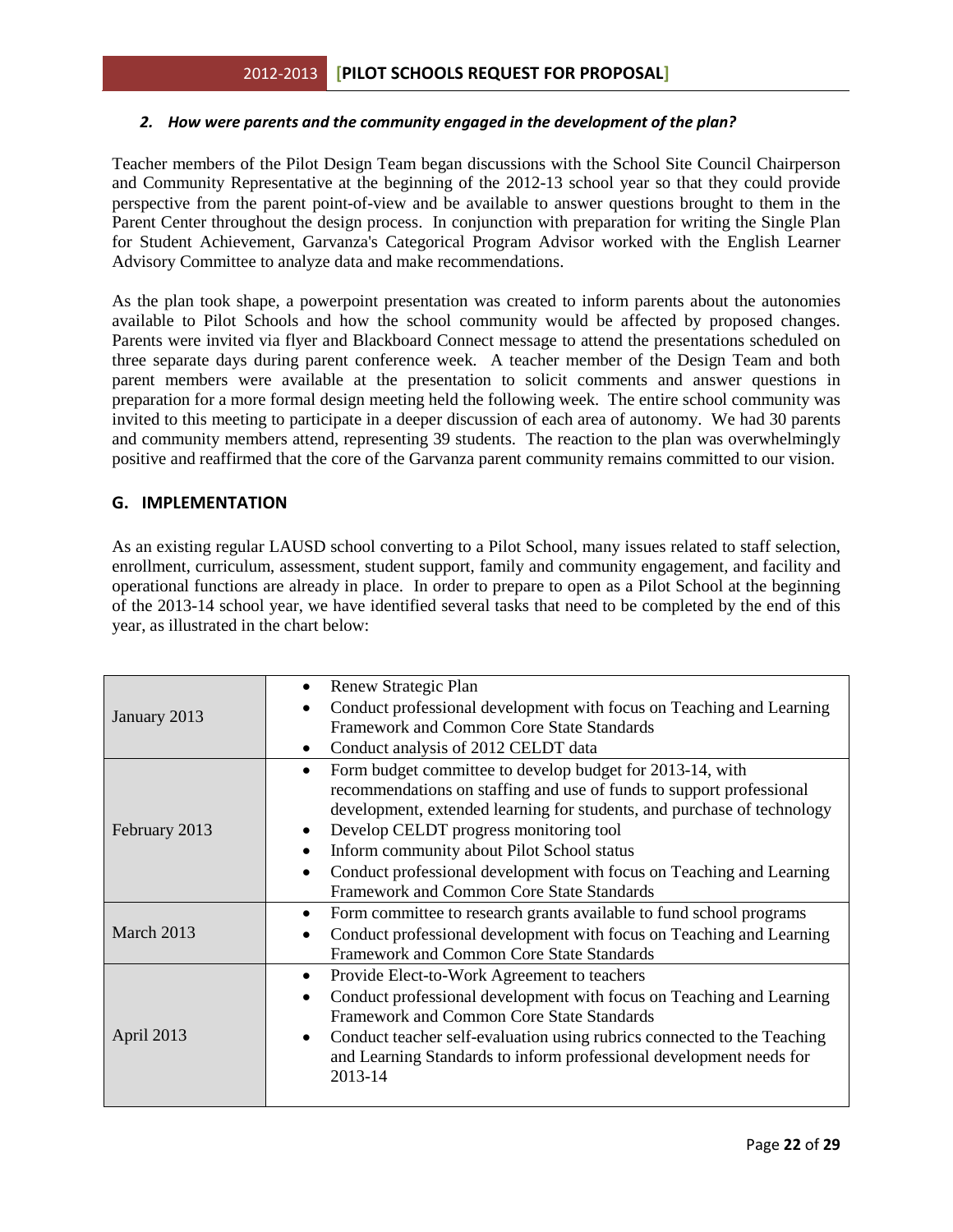| May 2013  | Form hiring committee to recruit, interview, and recommend candidates<br>$\bullet$<br>for any open teaching and paraprofessional positions<br>Conduct professional development with focus on Teaching and Learning<br>$\bullet$<br>Framework and Common Core State Standards<br>Distribute and collect parent workshop survey to determine needs for<br>$\bullet$<br>2013-14<br>Promote parent, student, teacher, and staff participation in completing<br>$\bullet$<br>School Experience Survey                                                                                         |
|-----------|------------------------------------------------------------------------------------------------------------------------------------------------------------------------------------------------------------------------------------------------------------------------------------------------------------------------------------------------------------------------------------------------------------------------------------------------------------------------------------------------------------------------------------------------------------------------------------------|
| June 2013 | Form principal evaluation committee to develop principal job description<br>$\bullet$<br>Conduct outreach to parents and community partners to recognize their<br>$\bullet$<br>service during the year and solicit support for 2013-14<br>Promote "Welcome Back to School" event to community<br>٠<br>Advertise the school's conversion to Pilot School status to community<br>٠<br>Provide information to community regarding formation of the Governing<br>$\bullet$<br>School Council, including its composition, role, and responsibilities, to<br>encourage participation in August |

# **H. REQUIRED ATTACHMENTS**

The following attachments are required and should be included in the Table of Contents. They do not count toward the page limit.

- 1. Attachment A (Letter of Intent / Information Sheet)
- 2. Attachment B (Elect-to-Work Agreement)
- 3. Documentation of Voting Results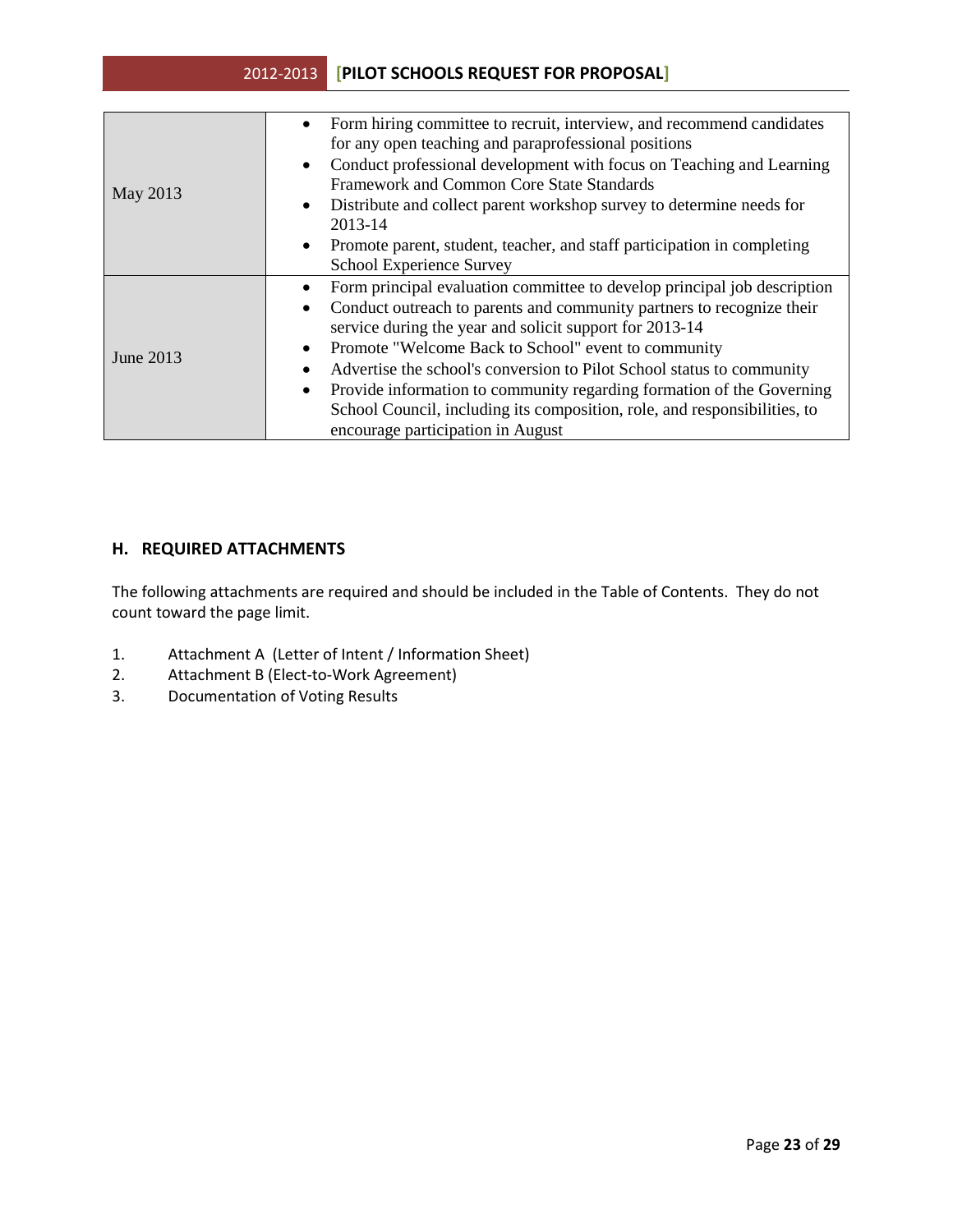#### **ATTACHMENT A**

If you are interested in applying to become a Pilot School, please submit this Letter of Intent Form by **Friday, September 14, 2012** via e-mail to *LA-PilotSchools@lausd.net.* Schools or Design Teams can still submit full proposals on Wednesday, December 12, 2012 even if a Letter of Intent (LOI) was not submitted. The LOI form provides us with contact information so we can communicate information sessions and workshop schedules.

#### *This sheet must be submitted with your full proposal.*

| <b>School Site Name:</b>                                                       | Garvanza Elementary                       |
|--------------------------------------------------------------------------------|-------------------------------------------|
| <b>Proposed School Name (if</b><br>planning to change current<br>school name): |                                           |
| <b>Conversion or New Pilot</b><br>School:                                      | Conversion                                |
| <b>School Address:</b>                                                         | 317 N. Avenue 62<br>Los Angeles, CA 90042 |
| <b>Primary Contact Name:</b>                                                   | Marla Lefevre                             |
| <b>Primary Contact Phone No:</b>                                               | 323-254-7328                              |
| <b>Primary Contact E-mail Add:</b>                                             | mal2551@lausd.net                         |
| <b>Proposed Grade Level</b><br>Configuration for 2013 -<br>2014:               | $PreK - 6$                                |
| <b>Proposed Thematic Units or</b><br>Areas of Focus (if<br>applicable):        |                                           |

# **LETTER OF INTENT / INFORMATION SHEET**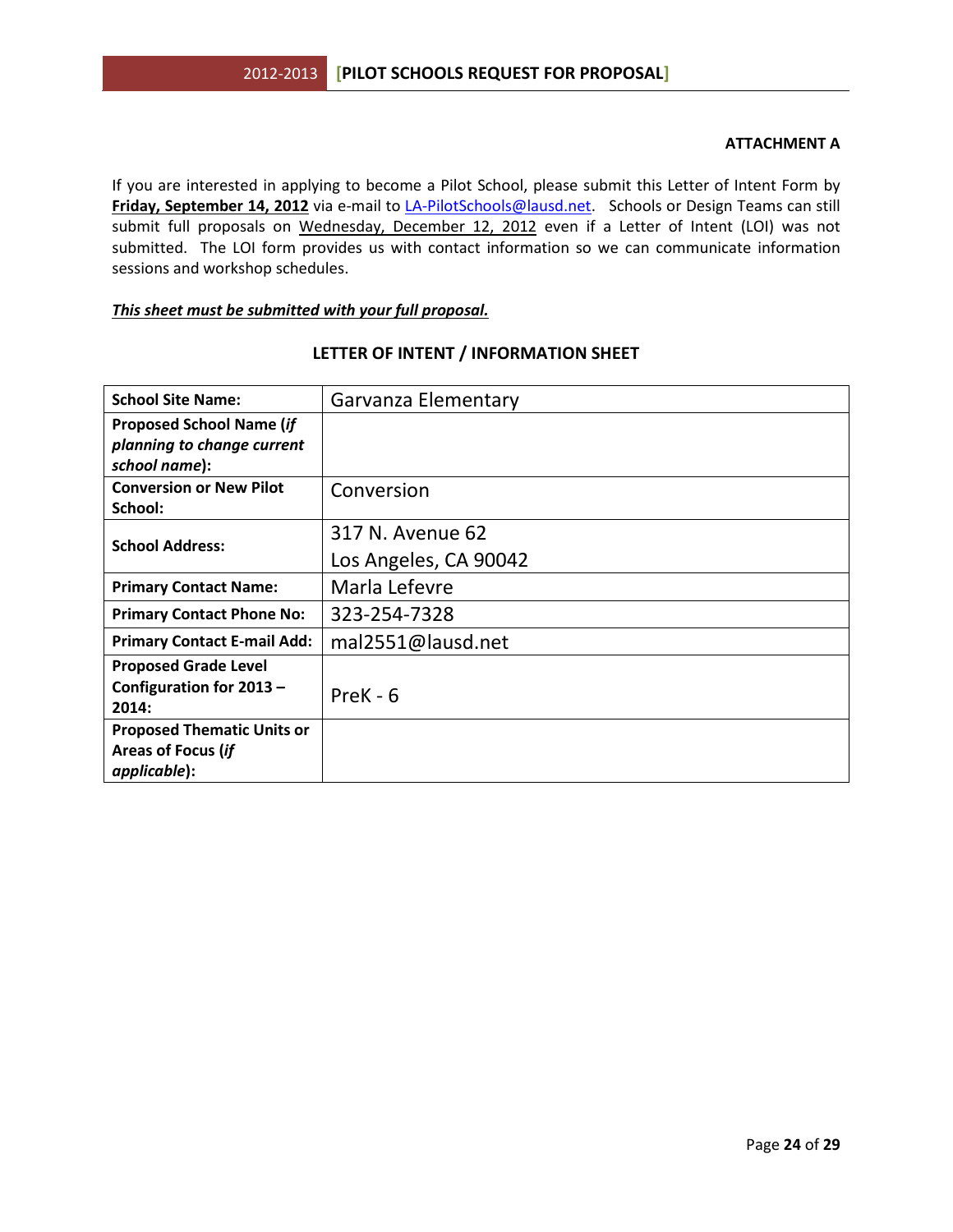#### **ATTACHMENT B**

# **Garvanza Elementary School ELECT-TO-WORK AGREEMENT**

#### **SCHOOL NAME:** Garvanza Elementary School

#### **SCHOOL YEAR THIS DOCUMENT IS IN EFFECT:** 2013-14

#### **1) Introduction**

I, \_\_\_\_\_\_\_\_\_\_\_\_\_\_\_\_\_\_\_\_\_\_\_\_\_\_\_\_\_\_, am voluntarily electing to work at Garvanza Elementary School I am signing this Elect to Work Agreement to indicate that I understand and agree to the following terms and conditions of my employment.

Garvanza Elementary School is under the Pilot Schools program described in the negotiated Agreement between the Los Angeles Unified School District and United Teachers Los Angeles (Memorandum of Understanding between LAUSD and UTLA). You shall continue to receive, at a minimum, the salary and all health and welfare benefits set forth in the Agreement. However, you may receive a non-uniform salary pursuant to Government Code 3543.2(e).

Other terms and conditions of my employment will be determined by Garvanza Elementary School and its Governing School Council, rather than by the Agreement. While not attempting to be exhaustive, this Elect-to-Work-Agreement states the more important terms and conditions.

#### **2) Salary, benefits, seniority and membership in United Teachers Los Angeles (UTLA)**

I shall continue to be a member of the United Teachers of Los Angeles. If am hired as a teacher, I will receive the salary and benefits established in the UTLA Contract, Article XIV.

I shall continue to be subject to the rights, protections, obligations and duties applicable to certificated employees under the California Education Code, including, but not limited to, the membership in the State Teachers Retirement System. I shall continue to accrue seniority as provided in the California Education Code.

I shall continue to attain and maintain "status and classification" as set forth in the California Education Code (e.g., temporary, probationary, permanent, substitute, intern, etc.).

#### **3) Terms of employment**

The instructional day will begin at 8:00 a.m. and end at 2:30 p.m. on Mondays, Wednesdays, Thursdays, and Fridays. Instruction will begin at 8:00 a.m. and end at 1:10 on Tuesdays. Teachers will be expected to be on-campus performing instructional preparation and/or other duties at least 21 minutes prior to the start of instruction and for at least 10 minutes after the dismissal bell. On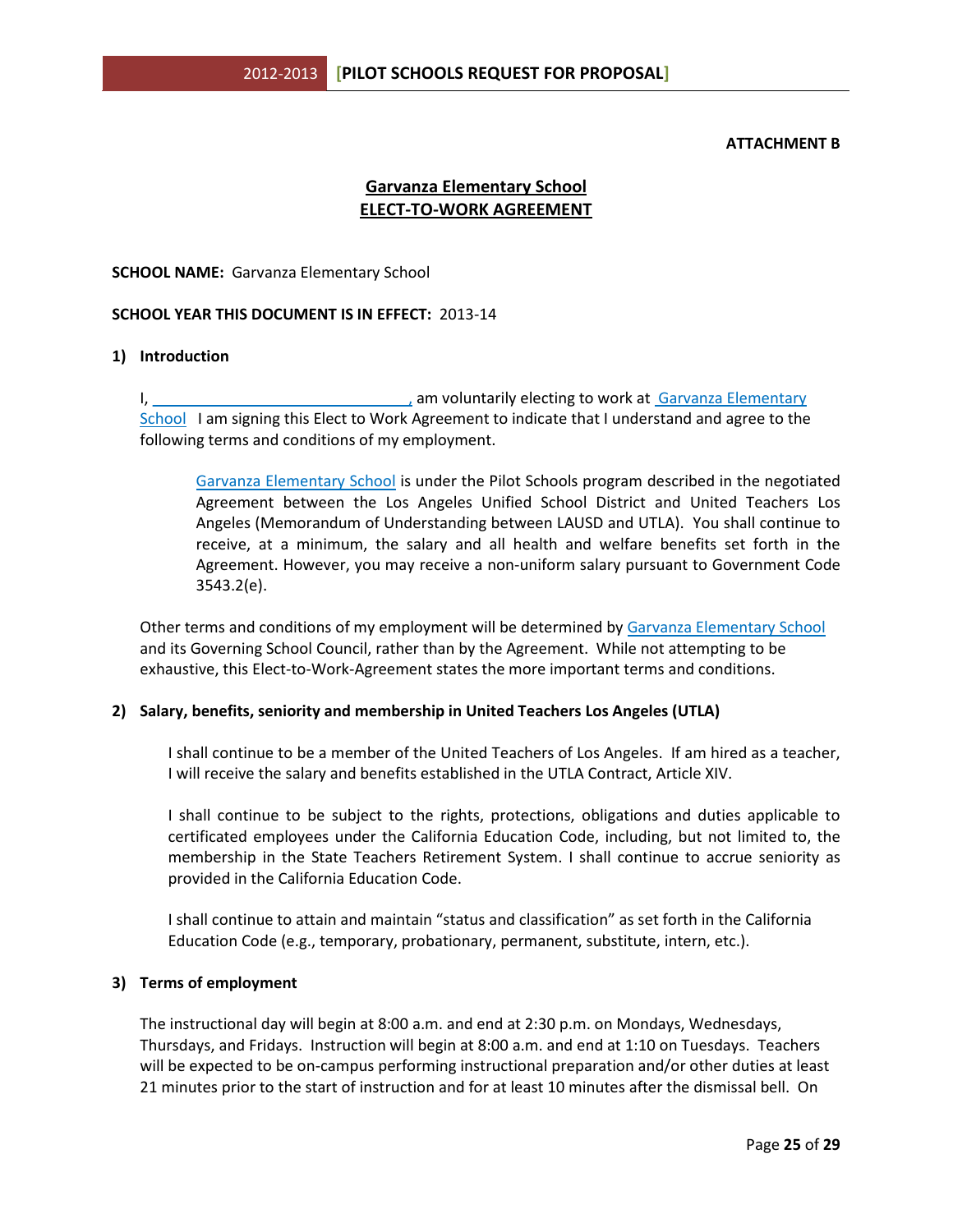Tuesdays, the professional development block will be 1:20 - 2:40 p.m. Faculty meetings will be scheduled, as needed, from 2:40 - 3:40 p.m.

The instructional year will conform to the LAUSD Early Start calendar, with 180 days of instruction. Teachers will be expected to participate in up to four mandatory buy-back professional development days, to be determined by the Governing Council and scheduled either immediately before or after the school year. In addition, teachers will be expected to commit to additional instructional time for selected students on their roster. Depending on funding, the number of intervention hours scheduled outside the school day will range from 10 - 20 during a period of weeks to be approved by the Governing Council. Compensation, at the Teacher x-time rate, will be provided for required intervention hours.

In addition, supplemental hours and tasks necessary to complete the mission of the Garvanza Elementary School may be required.

# **4) Responsibilities**

- $\triangleright$  Expectations for teacher performance/job responsibilities are outlined in the Teaching and Learning Framework, developed and adopted by LAUSD, which describes expectations for performance based on five standards: planning and preparation, classroom environment, delivery of instruction, additional professional responsibilities (i.e. maintaining accurate records, communication with families, demonstrating professionalism), and professional growth.
- $\triangleright$  Teachers will participate in one Action Team, with full commitment to work collaboratively with colleagues in achievement of strategies towards meeting goal(s).
- $\triangleright$  Teachers will perform two adjunct duties.
- $\triangleright$  Teachers will participate on at least one Governing School Council advisory committee.
- $\triangleright$  Teachers will complete mandatory on-line trainings necessary for compliance with State and/or Federal requirements or school programs, including, but not limited to, Child Abuse Awareness and CELDT training, outside of compensated time, and meet deadlines for completion.
- $\triangleright$  Teachers will monitor and encourage student attendance, with appropriate follow-up with school attendance personnel, parents, and the LA County District Attorney's Abolish Chronic Truancy program.
- $\triangleright$  Teachers will monitor and promote adherence to the school's discipline policy, which includes well-defined, clear expectations of student behavior inside and outside the classroom.
- $\triangleright$  Teachers will use technological resources necessary for conducting school business, including District email and LAUSDMax, and for collecting and analyzing student data, such as DIBELS mclass, MyData, and CoreK12.
- $\triangleright$  Teachers will perform other duties assigned by the Administrator necessary to fulfillment of the school's Mission and Vision.

# **5) Performance Evaluation**

I shall continue to be subject to the following provisions of the Agreement: Evaluation (Article X), Peer Evaluation (Article XXVII, Section 3.2(e)) and Discipline (Article X), and Peer Assistance and Review (Article X-A)

Garvanza Elementary School will base it's teacher evaluation process on the Teaching and Learning Framework, developed and adopted by LAUSD, which describes expectations for performance based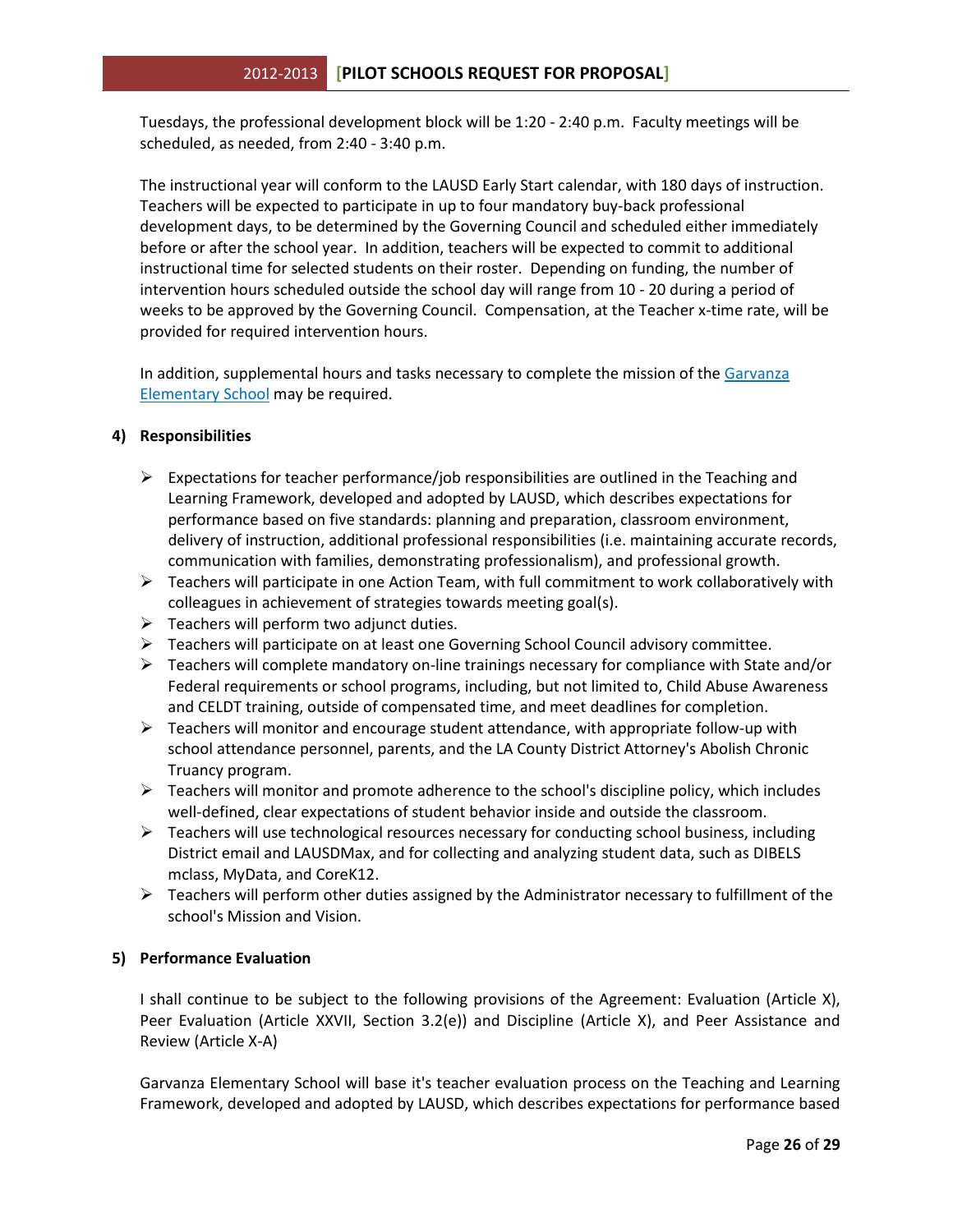on five standards: planning and preparation, classroom environment, delivery of instruction, additional professional responsibilities (i.e. maintaining accurate records, communication with families, demonstrating professionalism), and professional growth. As part of the evaluation process, teachers will complete a self-evaluation at the beginning of each year using rubrics tied to each element outlined in the Framework. Results of the self-evaluation will be used, in collaboration with the Principal, to identify areas to target for personal growth, which will be the basis for each teacher's STULL evaluation, including regular observations in the classroom to be conducted by the administrator. Teachers will be expected to perform at the "Effective" or "Highly Effective" levels. For elements identified as "Developing", teachers must demonstrate growth in skills leading to becoming "Effective", as evidenced by classroom observations and conferences with the administrator conducting the STULL evaluation. Teachers with an excessive percentage of "Ineffective" ratings, or those not making progress moving from "Developing" into the "Effective" range, given appropriate professional development support, may not be offered the Elect-to-Work Agreement for the following year.

## **6) Dispute Resolution**

The following Articles of the Agreement shall continue to apply to me and shall be subject to the Grievance provisions of the Agreement.

- Leaves (Article XII)
- Reduction in Force (Article XIII)
- Evaluation (Article X), Peer Evaluation (Article XXVII, Section 3.2(e)) and Discipline (Article X)
- Peer Assistance and Review (Article X-A)
- Dues Deduction (Article IV-A)
- Safety (Article XXXVIII)
- Holidays (Article XVII) (9 legal holidays, 8 winter recess holidays and 5 spring recess holidays)
- Election of Chapter Chair (Article IV, Section 8.0(a) through (c))

All other matters shall not be subject to the contractual Grievance provisions and, instead, are subject to review, etc. exclusively through the Internal Appeals Process

Garvanza Elementary School has an Internal Appeals Process (IAP) that appears in the Memorandum of Understanding between LAUSD and UTLA.

#### **7) Transfers (voluntary and involuntary)**

You may transfer from Garvanza Elementary School at the end of each school year. Similarly, Garvanza Elementary School may unilaterally transfer you at the end of each school year. You will be transferred to a vacancy for which you are qualified at a school within the geographic area in which Garvanza Elementary School is located, or if no such vacancy exists, transferred to another geographic area.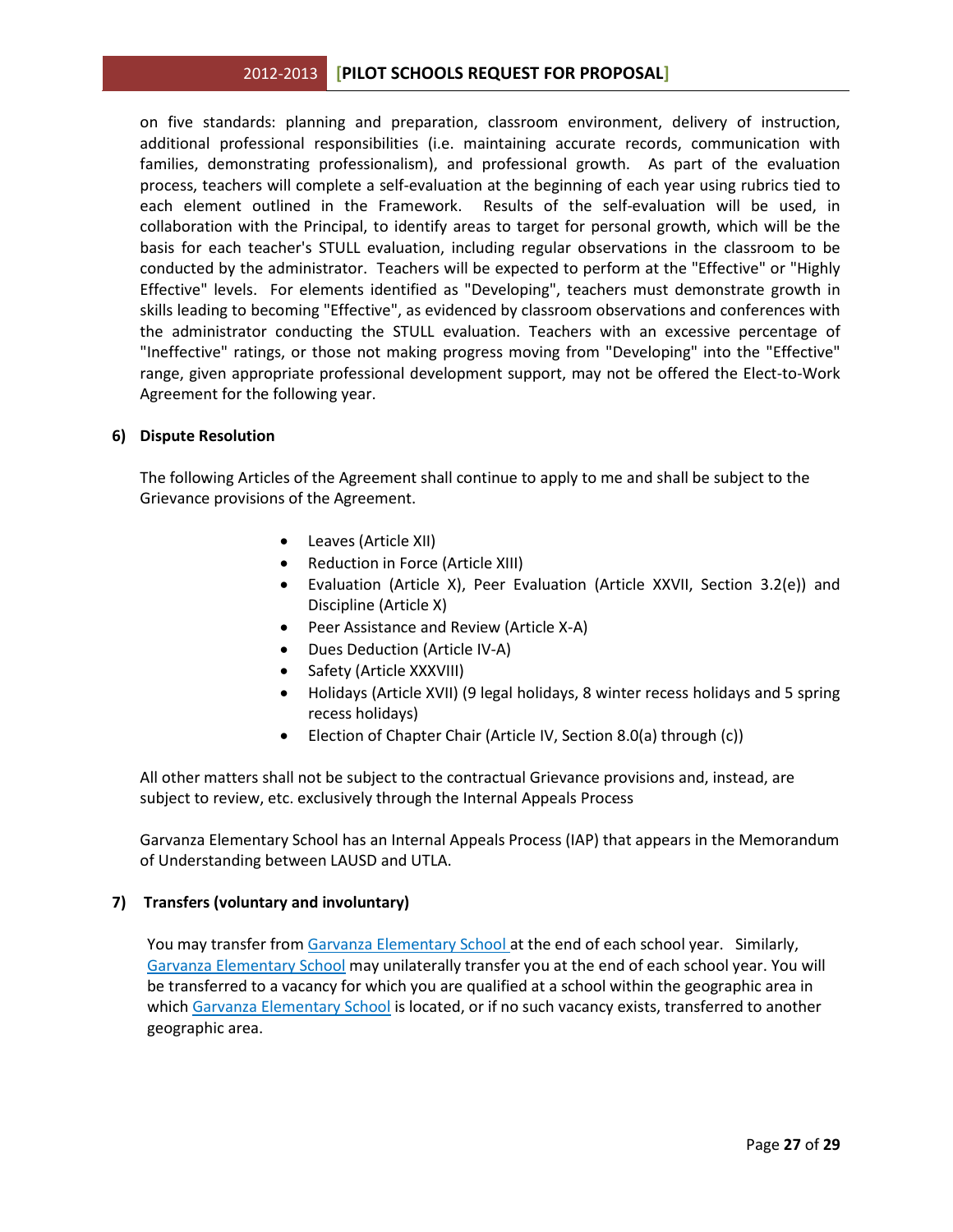## **8) Dismissal**

 I will be subject to dismissal from the Los Angeles Unified School District in the same manner as other UTLA-member employees of my status who are not working at a Pilot School.

\_\_\_\_\_\_\_\_\_\_\_\_\_\_\_\_\_\_\_\_\_\_\_\_\_\_\_\_\_\_\_ \_\_\_\_\_\_\_\_\_\_\_\_\_\_\_\_\_\_\_\_\_\_\_

\_\_\_\_\_\_\_\_\_\_\_\_\_\_\_\_\_\_\_\_\_\_\_\_\_\_\_\_\_\_\_ \_\_\_\_\_\_\_\_\_\_\_\_\_\_\_\_\_\_\_\_\_\_\_

## **9) Signatures**

By signing this document, I acknowledge that I have read all the provisions of this Electto-Work Agreement and that I agree to all its terms.

Employee Name / Employee # Date

Principal Date Date